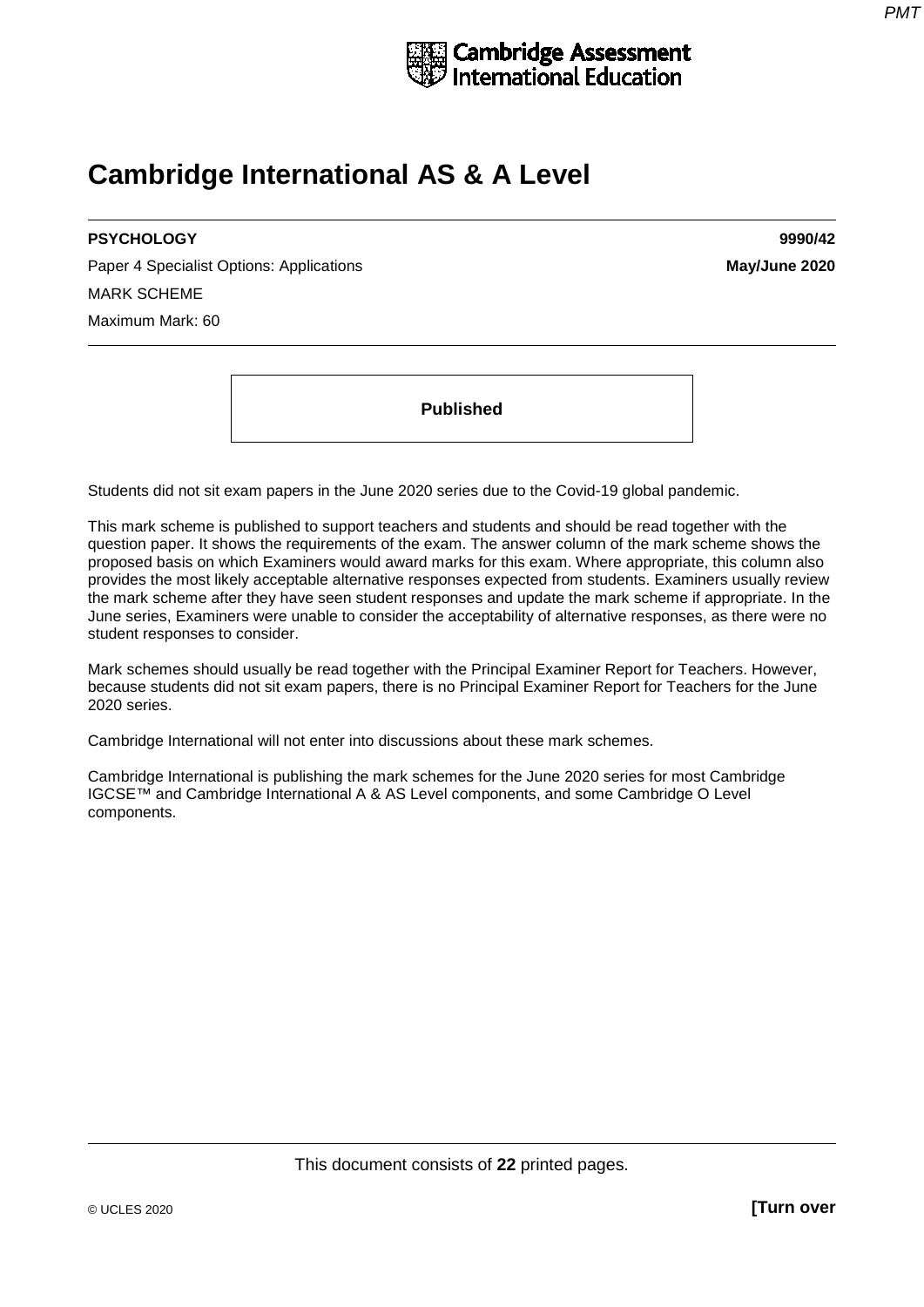*PMT*

# **Generic Marking Principles**

These general marking principles must be applied by all examiners when marking candidate answers. They should be applied alongside the specific content of the mark scheme or generic level descriptors for a question. Each question paper and mark scheme will also comply with these marking principles.

GENERIC MARKING PRINCIPLE 1:

Marks must be awarded in line with:

- the specific content of the mark scheme or the generic level descriptors for the question
- the specific skills defined in the mark scheme or in the generic level descriptors for the question
- the standard of response required by a candidate as exemplified by the standardisation scripts.

GENERIC MARKING PRINCIPLE 2:

Marks awarded are always **whole marks** (not half marks, or other fractions).

GENERIC MARKING PRINCIPLE 3:

Marks must be awarded **positively**:

- marks are awarded for correct/valid answers, as defined in the mark scheme. However, credit is given for valid answers which go beyond the scope of the syllabus and mark scheme, referring to your Team Leader as appropriate
- marks are awarded when candidates clearly demonstrate what they know and can do
- marks are not deducted for errors
- marks are not deducted for omissions
- answers should only be judged on the quality of spelling, punctuation and grammar when these features are specifically assessed by the question as indicated by the mark scheme. The meaning, however, should be unambiguous.

GENERIC MARKING PRINCIPLE 4:

Rules must be applied consistently e.g. in situations where candidates have not followed instructions or in the application of generic level descriptors.

GENERIC MARKING PRINCIPLE 5:

Marks should be awarded using the full range of marks defined in the mark scheme for the question (however; the use of the full mark range may be limited according to the quality of the candidate responses seen).

GENERIC MARKING PRINCIPLE 6:

Marks awarded are based solely on the requirements as defined in the mark scheme. Marks should not be awarded with grade thresholds or grade descriptors in mind.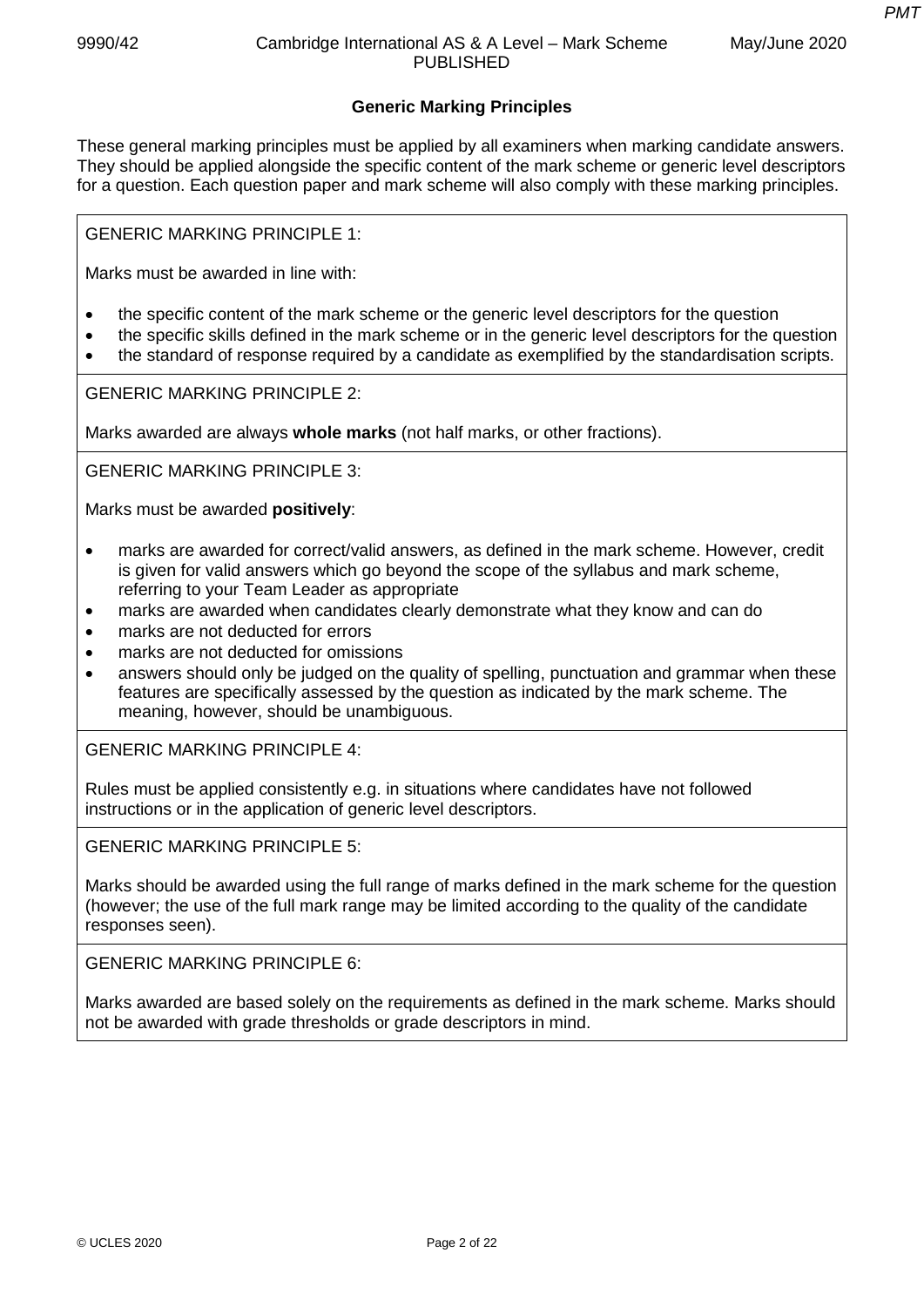| May/June 2020 |  |
|---------------|--|
|---------------|--|

|     |         | Section A: Stimulus (Generic response descriptor)                                                                                                                                                                                                                                                                               |
|-----|---------|---------------------------------------------------------------------------------------------------------------------------------------------------------------------------------------------------------------------------------------------------------------------------------------------------------------------------------|
| (a) | $0 - 2$ | 1 mark for basic answer e.g. identification.<br>1 mark for elaboration/example.                                                                                                                                                                                                                                                 |
| (b) | $0 - 4$ | Question always requires two 'things'<br>1 mark basic answer. 2 marks elaboration.<br>Max 2 marks if only 'one' is answered.                                                                                                                                                                                                    |
| (c) | 0–4     | Questions require either one or two 'things'<br>If two: 1 mark basic answer. 2 marks elaboration.<br>If one: 1-2 marks basic answer. 3-4 marks detailed answer/elaboration.<br>If two required and only one provided, max 2 marks.                                                                                              |
| (d) | $0 - 5$ | Question requires discussion. Question always plural of each argument.<br>Question always requires conclusion.<br>1 mark for each for/against argument (however detailed) up to 4 max. 1 mark for<br>conclusion.<br><b>N.B.</b> If three (or more) arguments for one side, best two credited. If one side only,<br>max 2 marks. |
| 0   | 0       | No response worthy of credit.                                                                                                                                                                                                                                                                                                   |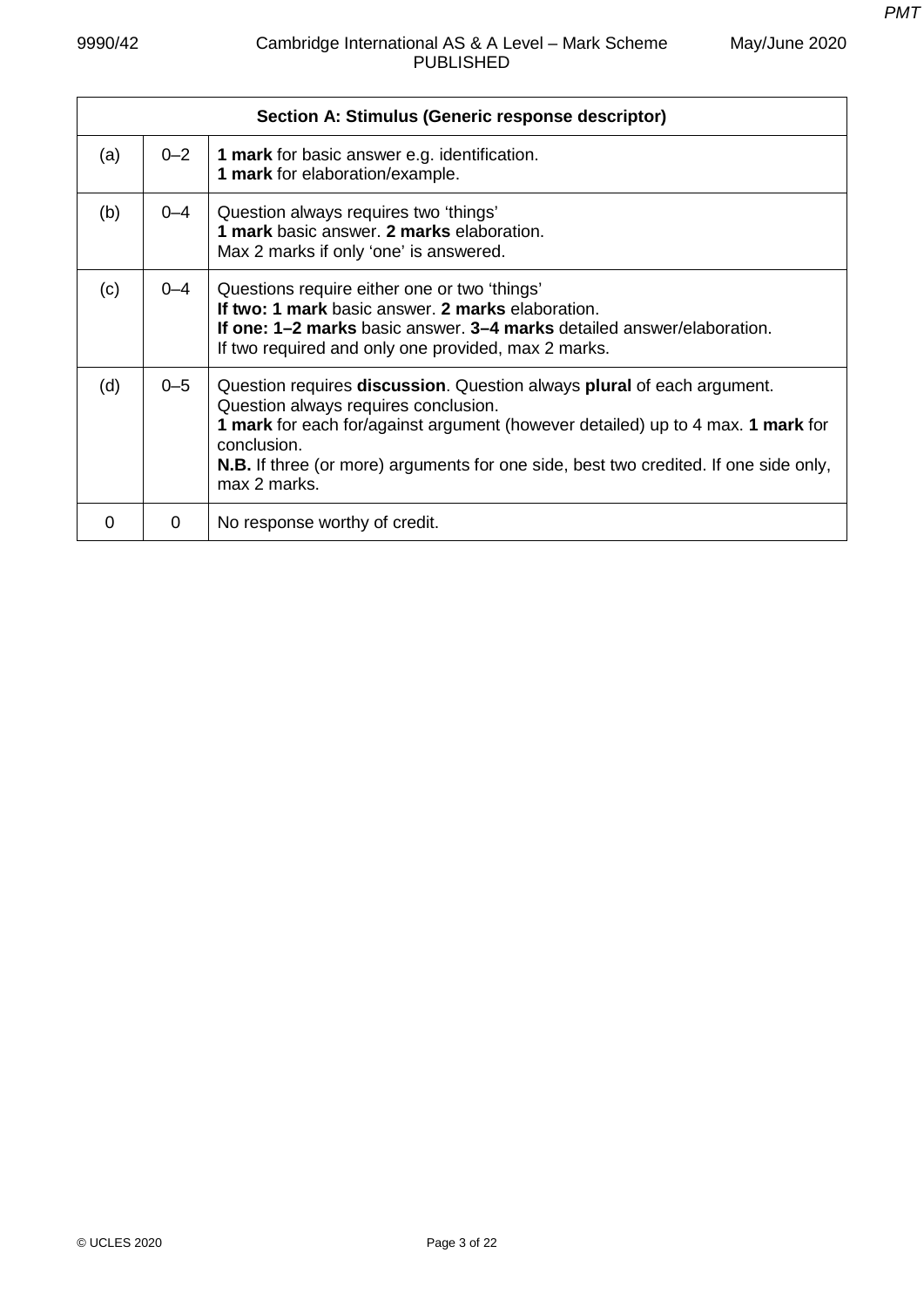| Section B: Design a study question part (a) (Generic response descriptor) |              |                                                                                                                                                                                                                                                                                                                                                                                                                                                                                                                                                                                                                                                                          |  |  |
|---------------------------------------------------------------------------|--------------|--------------------------------------------------------------------------------------------------------------------------------------------------------------------------------------------------------------------------------------------------------------------------------------------------------------------------------------------------------------------------------------------------------------------------------------------------------------------------------------------------------------------------------------------------------------------------------------------------------------------------------------------------------------------------|--|--|
| Level                                                                     | <b>Marks</b> | Level Descriptor                                                                                                                                                                                                                                                                                                                                                                                                                                                                                                                                                                                                                                                         |  |  |
| $\overline{4}$                                                            | $9 - 10$     | The design is appropriate to the named investigation and is based on<br>$\bullet$<br>thorough psychological knowledge.<br>The design is accurate, coherent and detailed, and it tests the proposed<br>$\bullet$<br>investigation competently.<br>Four or five design features are included. The features are clearly applied to<br>$\bullet$<br>the design throughout the answer and the candidate clearly understands the<br>main features involved in designing an investigation.<br>The response has proposed an appropriate design, has applied a range of<br>$\bullet$<br>relevant methodological design features with competence and shown clear<br>understanding. |  |  |
| 3                                                                         | $7 - 8$      | The design is appropriate to the named investigation and is based on good<br>$\bullet$<br>psychological knowledge.<br>The design is accurate, coherent and detailed, and it tests the propose<br>$\bullet$<br>investigation competently.<br>Two or three design features are included. The features are often applied to<br>$\bullet$<br>the design and the candidate shows good understanding in places.<br>The response has proposed an appropriate design, has applied some<br>$\bullet$<br>relevant methodological design features and has shown good understanding.                                                                                                 |  |  |
| $\overline{2}$                                                            | $4 - 6$      | The design is mostly appropriate to the named investigation and is based on<br>$\bullet$<br>psychological knowledge.<br>The design is mostly accurate, coherent and detailed in places and it tests the<br>$\bullet$<br>proposed investigation.<br>Design features are limited in their understanding.<br>$\bullet$                                                                                                                                                                                                                                                                                                                                                      |  |  |
| 1                                                                         | $1 - 3$      | The design may not be appropriate to the named investigation and use of<br>$\bullet$<br>terminology is sparse or absent. Basic psychological understanding is shown.<br>The design lacks coherence and is limited in understanding.<br>$\bullet$<br>One or two appropriate design features are identified but incorrectly applied.<br>$\bullet$<br>The response lacks detail. The candidate describes the study listed on the<br>syllabus.                                                                                                                                                                                                                               |  |  |
| 0                                                                         | $\mathbf 0$  | No response worthy of credit.<br>$\bullet$                                                                                                                                                                                                                                                                                                                                                                                                                                                                                                                                                                                                                               |  |  |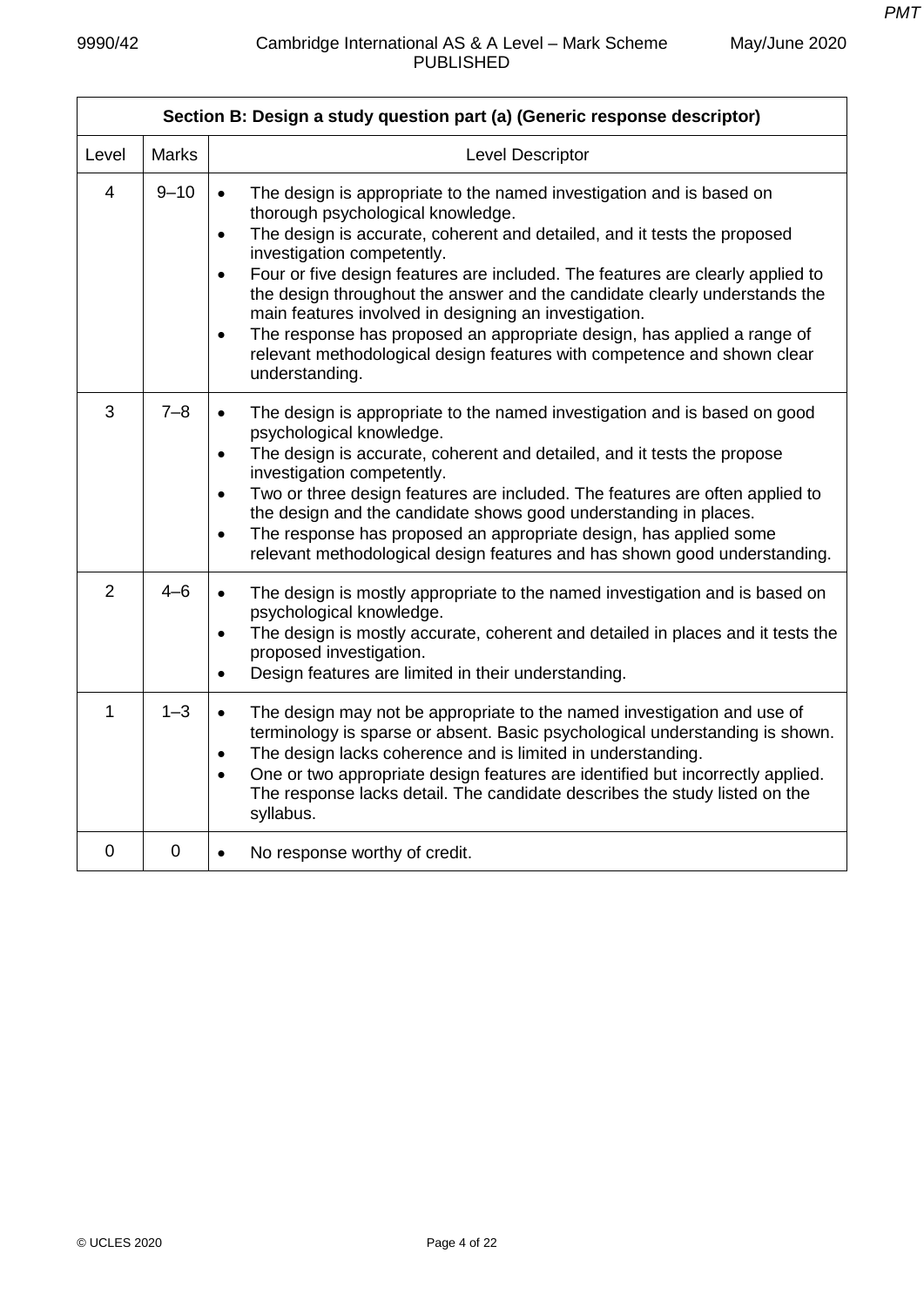| Section B: Explain a study question part (b) (Generic response descriptor) |                |                                                                                                                                                                                                                                                                                                                                                                                                                                                                                                                                                                                                                                                                             |  |  |
|----------------------------------------------------------------------------|----------------|-----------------------------------------------------------------------------------------------------------------------------------------------------------------------------------------------------------------------------------------------------------------------------------------------------------------------------------------------------------------------------------------------------------------------------------------------------------------------------------------------------------------------------------------------------------------------------------------------------------------------------------------------------------------------------|--|--|
| Level                                                                      | <b>Marks</b>   | Level Descriptor                                                                                                                                                                                                                                                                                                                                                                                                                                                                                                                                                                                                                                                            |  |  |
| 3                                                                          | $6 - 8$        | Quality and depth of explanation is thorough.<br>$\bullet$<br>Description of knowledge is accurate, coherent and detailed.<br>$\bullet$<br>Use of terms is accurate and use of psychological terminology is<br>$\bullet$<br>comprehensive.<br>Understanding of methodology (such as elaboration, use of example, quality<br>$\bullet$<br>of description) is very good.<br>The design is effectively explained in relation to the topic area.<br>$\bullet$<br>There is a balance of methodology and topic area/relevant study knowledge.<br>$\bullet$                                                                                                                        |  |  |
| $\overline{2}$                                                             | $4 - 5$        | Quality of explanation and depth of explanation is competent.<br>$\bullet$<br>Description of knowledge is mainly accurate, coherent and reasonably<br>$\bullet$<br>detailed.<br>Use of terms is mainly accurate and use of psychological terminology is<br>$\bullet$<br>competent.<br>Understanding of methodology (such as elaboration, use of example, quality<br>$\bullet$<br>of description) is good.<br>The design is adequately explained in relation to the topic area.<br>$\bullet$<br>There is an imbalance of methodology and topic area/relevant study<br>$\bullet$<br>knowledge.<br>Max 5 marks if only methodological or psychological decisions.<br>$\bullet$ |  |  |
| $\mathbf{1}$                                                               | $1 - 3$        | Quality of explanation and depth of explanation is basic.<br>$\bullet$<br>Description of knowledge is often accurate, generally coherent, but lacks<br>$\bullet$<br>detail.<br>Use of terms is basic and use of psychological terminology is adequate.<br>$\bullet$<br>Understanding of methodology (such as elaboration, use of example, quality<br>$\bullet$<br>of description) is limited.<br>The design is poorly explained in relation to the topic area.<br>$\bullet$<br>There is an imbalance of methodology and topic area/relevant study<br>$\bullet$<br>knowledge.                                                                                                |  |  |
| $\overline{0}$                                                             | $\overline{0}$ | No response worthy of credit<br>$\bullet$                                                                                                                                                                                                                                                                                                                                                                                                                                                                                                                                                                                                                                   |  |  |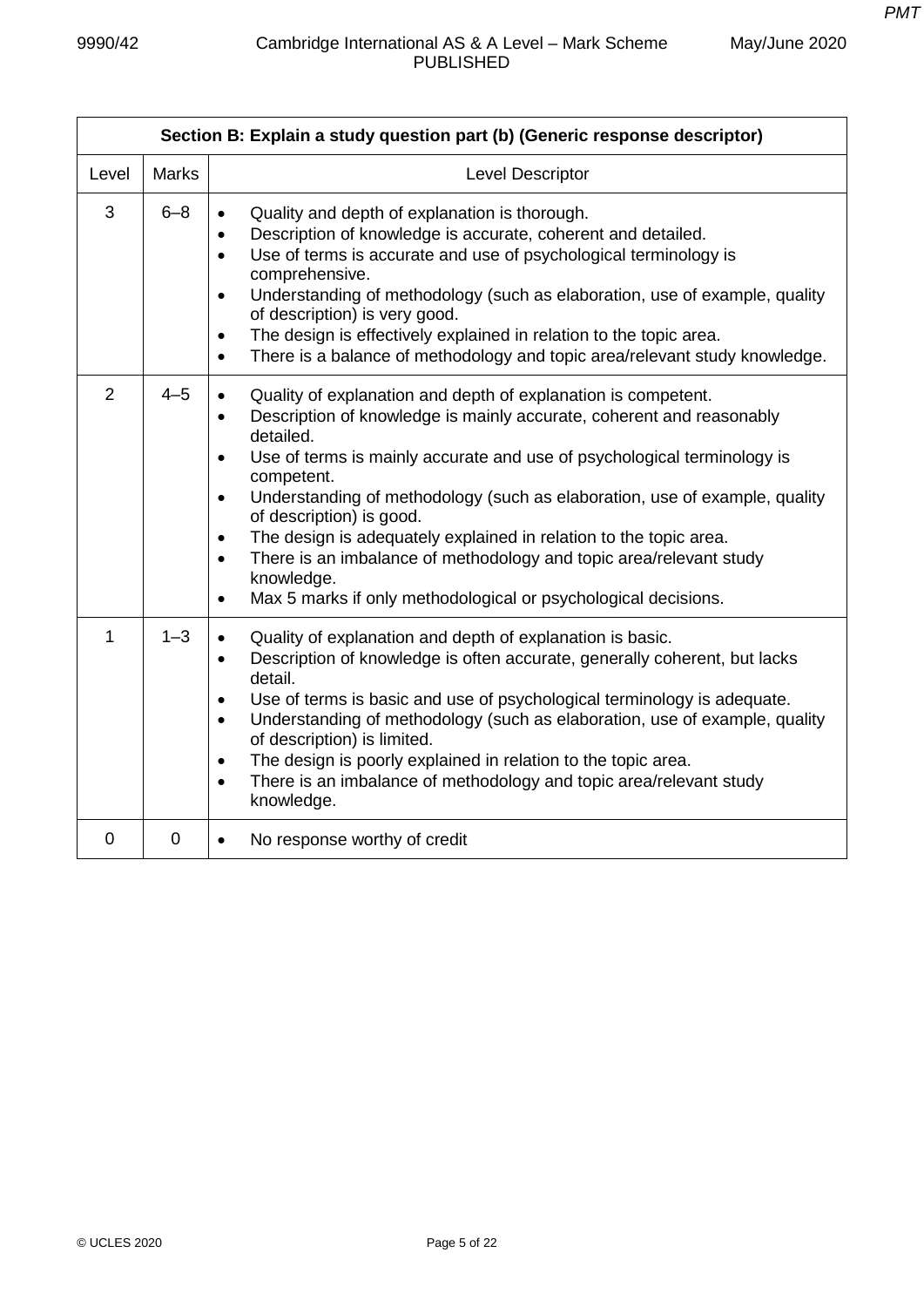| Section C: Essay/Evaluate (Generic response descriptor)                                                                                                                                                                                                                                                                                                                                                                                                                                                                                                                                                                                                                                                            |                |                                                                                                                                                                                                                                                                                                                                                                                                                  |  |
|--------------------------------------------------------------------------------------------------------------------------------------------------------------------------------------------------------------------------------------------------------------------------------------------------------------------------------------------------------------------------------------------------------------------------------------------------------------------------------------------------------------------------------------------------------------------------------------------------------------------------------------------------------------------------------------------------------------------|----------------|------------------------------------------------------------------------------------------------------------------------------------------------------------------------------------------------------------------------------------------------------------------------------------------------------------------------------------------------------------------------------------------------------------------|--|
| Level                                                                                                                                                                                                                                                                                                                                                                                                                                                                                                                                                                                                                                                                                                              | <b>Marks</b>   | <b>Level Descriptor</b>                                                                                                                                                                                                                                                                                                                                                                                          |  |
| <b>N.B.:</b> Questions are always worded in the same way: 'to what extent do you agree with this<br>statement? Use examples of research you have studied to support your answer'. However, the<br>words 'research' must be taken in the widest sense: (i) different examples can be used from the<br>same piece of research; (ii) examples from different pieces of research; (iii) examples from<br>methodology, such as a specific method or technique; (iv) examples from methodological issues<br>such as ethics, generalisations, quantitative/qualitative data; psychological versus physiological,<br>etc. (v) examples of debates and issues such as reductionism & holism; individual & situational, etc. |                |                                                                                                                                                                                                                                                                                                                                                                                                                  |  |
| $\overline{4}$                                                                                                                                                                                                                                                                                                                                                                                                                                                                                                                                                                                                                                                                                                     | $10 - 12$      | <b>Both sides</b> of the argument are considered and are relevant to the question.<br>$\bullet$<br>Appropriate examples are included which fully support both sides.<br>$\bullet$<br>Discussion is detailed with good understanding and clear expression.<br>$\bullet$<br>A conclusion is drawn with appropriate justification.<br>$\bullet$                                                                     |  |
| 3                                                                                                                                                                                                                                                                                                                                                                                                                                                                                                                                                                                                                                                                                                                  | $7 - 9$        | Both sides of the argument are considered and are relevant to the question.<br>$\bullet$<br>They may be <b>imbalanced</b> in terms of quality or quantity.<br>Some examples are included, are appropriate and often support both sides.<br>$\bullet$<br>The answer shows good discussion with reasonable understanding.<br>$\bullet$<br>A basic conclusion is drawn with little or no justification<br>$\bullet$ |  |
| 2                                                                                                                                                                                                                                                                                                                                                                                                                                                                                                                                                                                                                                                                                                                  | $4 - 6$        | Reasons are limited to one side of the argument/[both sides basic].<br>$\bullet$<br>Limited reference to examples, or lack of detail.<br>$\bullet$<br>The answer shows some understanding.<br>$\bullet$<br>There is no conclusion.<br>$\bullet$                                                                                                                                                                  |  |
| 1                                                                                                                                                                                                                                                                                                                                                                                                                                                                                                                                                                                                                                                                                                                  | $1 - 3$        | Anecdotal discussion, brief detail, minimal relevance. Very limited range.<br>Discussion may be inaccurate or incomplete.<br>$\bullet$<br>May evaluate topic area studies, making only indirect reference to the<br>$\bullet$<br>question.<br>[May describe relevant studies with minimal reference to the question].<br>$\bullet$                                                                               |  |
| $\Omega$                                                                                                                                                                                                                                                                                                                                                                                                                                                                                                                                                                                                                                                                                                           | $\overline{0}$ | No response worthy of credit.<br>$\bullet$                                                                                                                                                                                                                                                                                                                                                                       |  |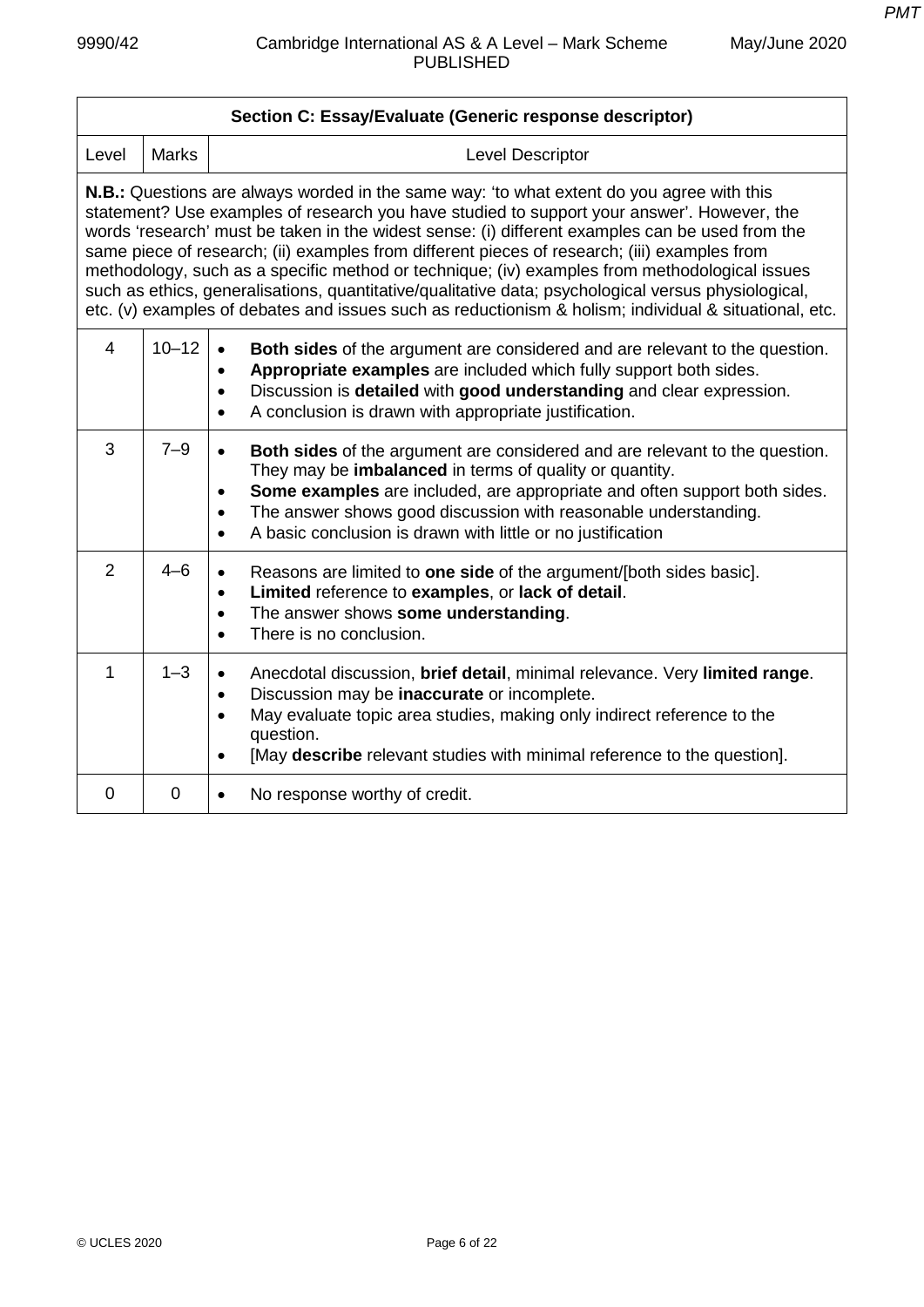| Question                                                | <b>Answer</b>                                                                                                                                                                                                                                                                                                                                  | <b>Marks</b>   |
|---------------------------------------------------------|------------------------------------------------------------------------------------------------------------------------------------------------------------------------------------------------------------------------------------------------------------------------------------------------------------------------------------------------|----------------|
| Section A: Stimulus question Psychology and abnormality |                                                                                                                                                                                                                                                                                                                                                |                |
| 1                                                       | The use of nalmefene, a biochemical treatment, is believed by Grant et<br>al. (2008) to help reduce the urge to gamble. To test its effectiveness,<br>participants were assessed to ensure they were suitable to participate.<br>They were then randomly allocated to either a group receiving<br>nalmefene or to a group receiving a placebo. |                |
| 1(a)                                                    | Explain what is meant by the term 'placebo'.                                                                                                                                                                                                                                                                                                   | $\overline{2}$ |
|                                                         | Most likely answer (other appropriate responses to be credited):<br>A placebo is a substance, such as a pill or injection (sugar or saline), given<br>to a participant that has no therapeutic effect, but is where the participant<br>responds as if they have received active ingredients.                                                   |                |
|                                                         | Marks: 1 mark for basic answer e.g. identification. 1 mark for<br>elaboration/example.                                                                                                                                                                                                                                                         |                |
| 1(b)                                                    | Outline two testing procedures used to assess participants' gambling<br>severity in the study by Grant et al. (2008).                                                                                                                                                                                                                          | 4              |
|                                                         | <b>Most likely answer</b> (other appropriate responses to be credited):<br>Quote:                                                                                                                                                                                                                                                              |                |
|                                                         | 'studies enrolled only individuals with DSM-IV PG; psychiatric<br>$\bullet$<br>comorbidity was assessed using the Structured Clinical Interview for<br>DSM-IV. A semi-structured, rater-administered questionnaire was used<br>to collect clinical information.                                                                                |                |
|                                                         | Gambling severity was assessed with the Yale Brown Obsessive<br>$\bullet$<br>Compulsive Scale Modified for Pathological Gambling [PG-YBOCS].<br>The first five items of the PG-YBOCS comprise the gambling<br>urge/thought subscale and the final five comprise the gambling<br>behaviour subscale.'                                           |                |
|                                                         | <b>Marks: 1 mark</b> for basic answer. 1 mark for elaboration/example $\times$ 2                                                                                                                                                                                                                                                               |                |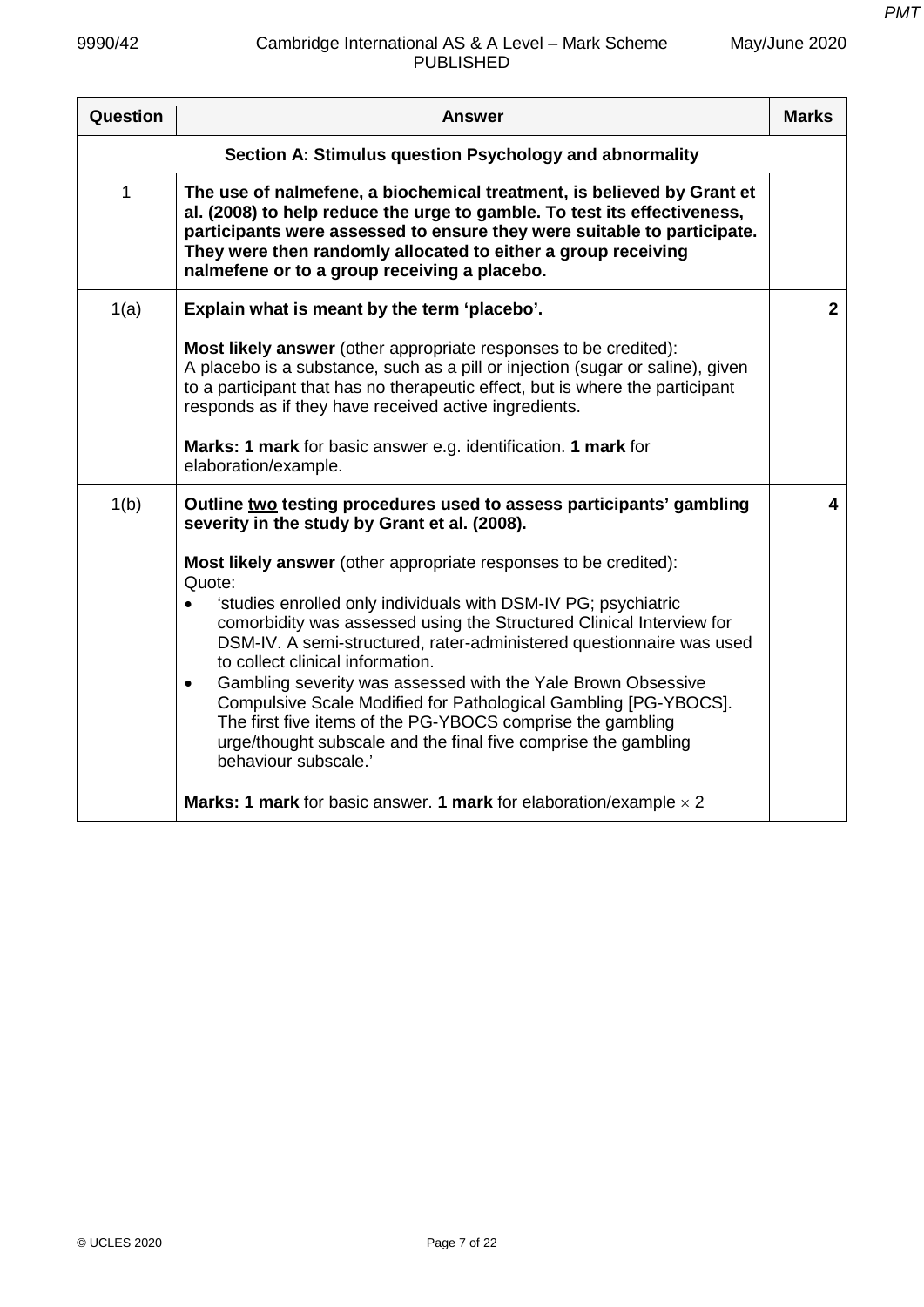| Question | <b>Answer</b>                                                                                                                                                                                                                                                                                                                                                                                                                                                                                                                                                                                                                                                                                                                                                                                                                                                                                                                                                                                                                                                                                                                                                                                                                                                                                                                                                                                                                | <b>Marks</b> |
|----------|------------------------------------------------------------------------------------------------------------------------------------------------------------------------------------------------------------------------------------------------------------------------------------------------------------------------------------------------------------------------------------------------------------------------------------------------------------------------------------------------------------------------------------------------------------------------------------------------------------------------------------------------------------------------------------------------------------------------------------------------------------------------------------------------------------------------------------------------------------------------------------------------------------------------------------------------------------------------------------------------------------------------------------------------------------------------------------------------------------------------------------------------------------------------------------------------------------------------------------------------------------------------------------------------------------------------------------------------------------------------------------------------------------------------------|--------------|
| 1(c)     | Give two reasons why this assessment excluded some participants<br>from the study.                                                                                                                                                                                                                                                                                                                                                                                                                                                                                                                                                                                                                                                                                                                                                                                                                                                                                                                                                                                                                                                                                                                                                                                                                                                                                                                                           | 4            |
|          | Quote 'Exclusion criteria for both studies included:<br>infrequent gambling (i.e. less than one time per week) that did not meet<br>1<br>DSM-IV criteria for PG;<br>unstable medical illness or clinically significant abnormalities on<br>$\overline{2}$<br>laboratory tests, EKG, or physical examination at screening visit;<br>3<br>current pregnancy or lactation, or inadequate contraception in women of<br>childbearing potential;<br>a need for medication other than nalmefene or naltrexone with possible<br>4<br>psychotropic effects or medications with unfavorable interactions with<br>nalmefene or naltrexone (e.g., narcotics);<br>lifetime history of bipolar disorder type I or II, dementia, schizophrenia,<br>5<br>or any psychotic disorder; 6) current DSM-IV substance abuse or<br>dependence with possible exception of nicotine dependence;<br>positive urine drug screen at screening;<br>6<br>initiation of psychotherapy or behavior therapy within 3 months prior to<br>$\overline{7}$<br>study baseline;<br>previous treatment with nalmefene or naltrexone;<br>8<br>clinically significant suicidality;<br>9<br>10 treatment with investigational medication or depot neuroleptics within 3<br>months, with fluoxetine within 4 weeks, or with other psychotropics<br>within 2 weeks prior to study baseline.'<br><b>Marks:</b> 1 mark basic answer, 2 marks detail/elaboration $\times$ 2. |              |
| 1(d)     | Discuss the strengths and weaknesses of using biochemicals to treat                                                                                                                                                                                                                                                                                                                                                                                                                                                                                                                                                                                                                                                                                                                                                                                                                                                                                                                                                                                                                                                                                                                                                                                                                                                                                                                                                          | 5            |
|          | gambling disorder. You should include a conclusion in your answer.<br>Most likely answer (other appropriate responses to be credited):<br>Advantages:<br>Biochemicals easy to take; swallowing a pill.<br>Biochemicals mean the gambler is passive in their treatment (an<br>$\bullet$<br>advantage for many people)<br>Biochemicals prevent production of endorphins and other<br>$\bullet$<br>neurochemicals associated with arousal/pleasure<br>Disadvantages:<br>biochemicals are addictive and the aim is to treat an addictive<br>behaviour<br>biochemicals may not be taken as prescribed (non-adherence)<br>$\bullet$<br>biochemicals ignore the role of alternative reasons why a gambler might<br>$\bullet$<br>be addicted.<br><b>Conclusion:</b> any appropriate conclusion drawn from the discussion that has<br>been presented. 1 mark if appropriate. A conclusion is a 'decision reached<br>by reasoning' and so a summary of points already made scores 0 marks.                                                                                                                                                                                                                                                                                                                                                                                                                                             |              |
|          | Marks: Question requires discussion; always plural of each argument,<br>and always requires conclusion. 1 mark for each advantage/disadvantage<br>(however detailed) and related to the question up to 4 max. 2 marks max for<br>two strengths/weaknesses unrelated to the question. 1 mark for conclusion.                                                                                                                                                                                                                                                                                                                                                                                                                                                                                                                                                                                                                                                                                                                                                                                                                                                                                                                                                                                                                                                                                                                  |              |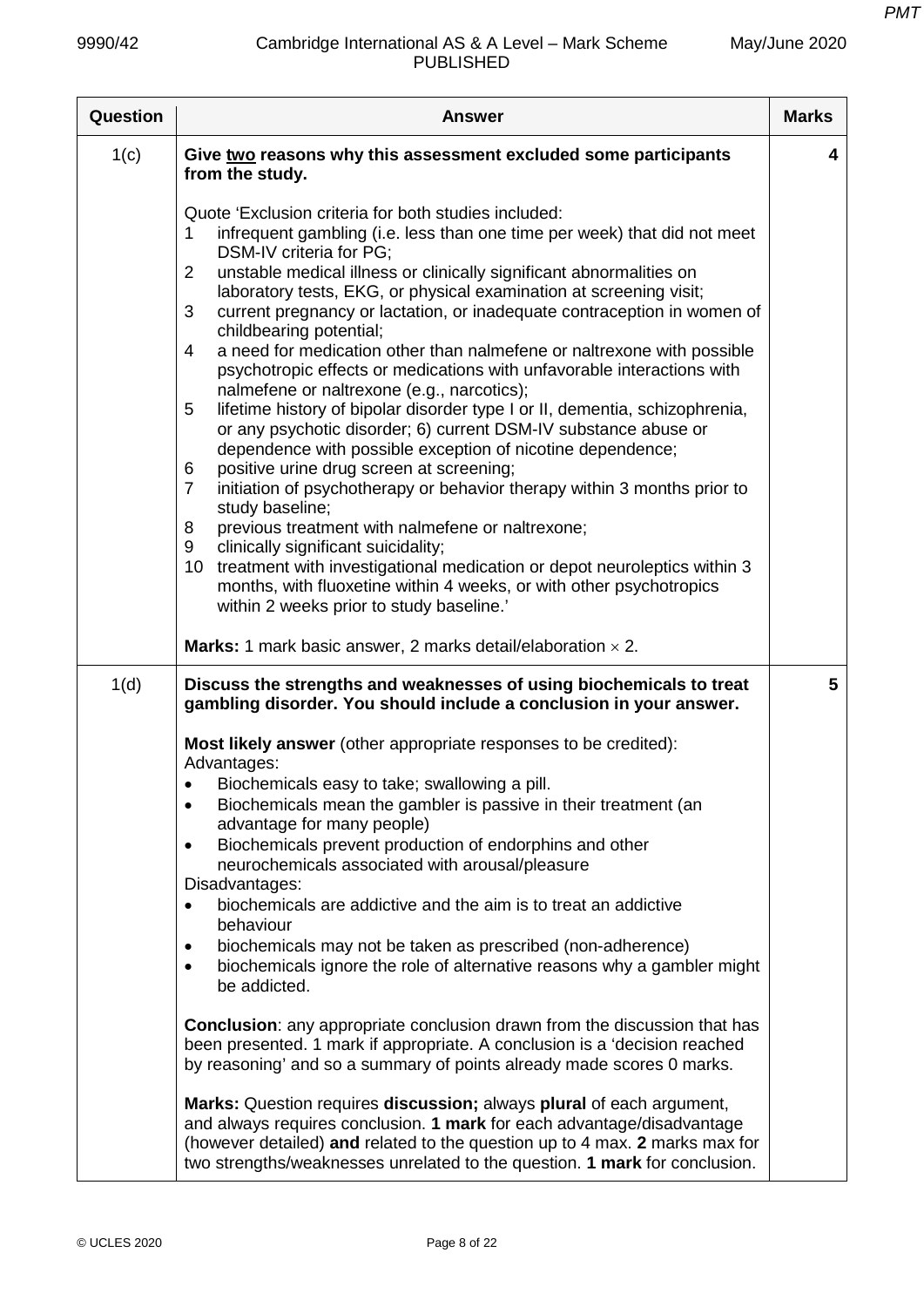| <b>Answer</b>                                                                                                                                                                                                                                                                                                                                                                                                                                                                                                                                                                                                                                    | <b>Marks</b>                                                                                                                               |  |
|--------------------------------------------------------------------------------------------------------------------------------------------------------------------------------------------------------------------------------------------------------------------------------------------------------------------------------------------------------------------------------------------------------------------------------------------------------------------------------------------------------------------------------------------------------------------------------------------------------------------------------------------------|--------------------------------------------------------------------------------------------------------------------------------------------|--|
| Section A: Stimulus question psychology and consumer behaviour                                                                                                                                                                                                                                                                                                                                                                                                                                                                                                                                                                                   |                                                                                                                                            |  |
| From the study by Robson et al. (2011) on consumers' responses to<br>table spacing in restaurants:                                                                                                                                                                                                                                                                                                                                                                                                                                                                                                                                               |                                                                                                                                            |  |
| Fig. 2.1                                                                                                                                                                                                                                                                                                                                                                                                                                                                                                                                                                                                                                         |                                                                                                                                            |  |
| Identify two features of the questionnaire used in the study by Robson<br>et al. (2011).                                                                                                                                                                                                                                                                                                                                                                                                                                                                                                                                                         | $\mathbf{2}$                                                                                                                               |  |
| <b>Answer:</b><br>Closed questions<br>$\bullet$<br>It used a 7-point rating scale from strongly agree to strongly disagree<br>$\bullet$<br>In two parts, first to collect demographic data / find out whether they<br>$\bullet$<br>had restaurant-trade experience and the second to find out about<br>behavioural reactions in a restaurant<br>The questions were based on scenarios about restaurant eating<br>٠<br>The questions were based on three different settings (romantic, friend<br>$\bullet$<br>and business)<br>The questions were supported by photos in the questionnaire.<br>$\bullet$<br>Marks: 1 mark for each correct answer |                                                                                                                                            |  |
| Give two findings from the data in Fig. 2.1.                                                                                                                                                                                                                                                                                                                                                                                                                                                                                                                                                                                                     | 4                                                                                                                                          |  |
| Most likely answer (other appropriate responses to be credited):<br>All of the four variables show that 6' spacing has a negative effect because<br>scores were higher than all the others.<br>Findings could be contrast of any two variables; could be difference<br>between scores of 6' versus 12', or either with 24'. Any permutation would<br>be correct.                                                                                                                                                                                                                                                                                 |                                                                                                                                            |  |
|                                                                                                                                                                                                                                                                                                                                                                                                                                                                                                                                                                                                                                                  |                                                                                                                                            |  |
| Suggest two ways that could be used to collect data about the effect of<br>table spacing in restaurants, other than a questionnaire.<br><b>Most likely answer</b> (other appropriate responses to be credited):<br>People who have actually sat at tables could be interviewed<br>$\bullet$<br>People who are sitting at tables could be observed<br>An experiment could be conducted with table spacings and time taken<br>$\bullet$<br>comparing how long people stay at table (space invasion leads to flight<br>behaviour)<br>Marks: 1–2 marks basic answer (e.g. identification of method/technique)                                        | 4                                                                                                                                          |  |
|                                                                                                                                                                                                                                                                                                                                                                                                                                                                                                                                                                                                                                                  | <b>Marks:</b> 1 mark statement of finding, 1 mark for evidence for finding. $\times$ 2<br>3-4 marks elaboration/example of that technique. |  |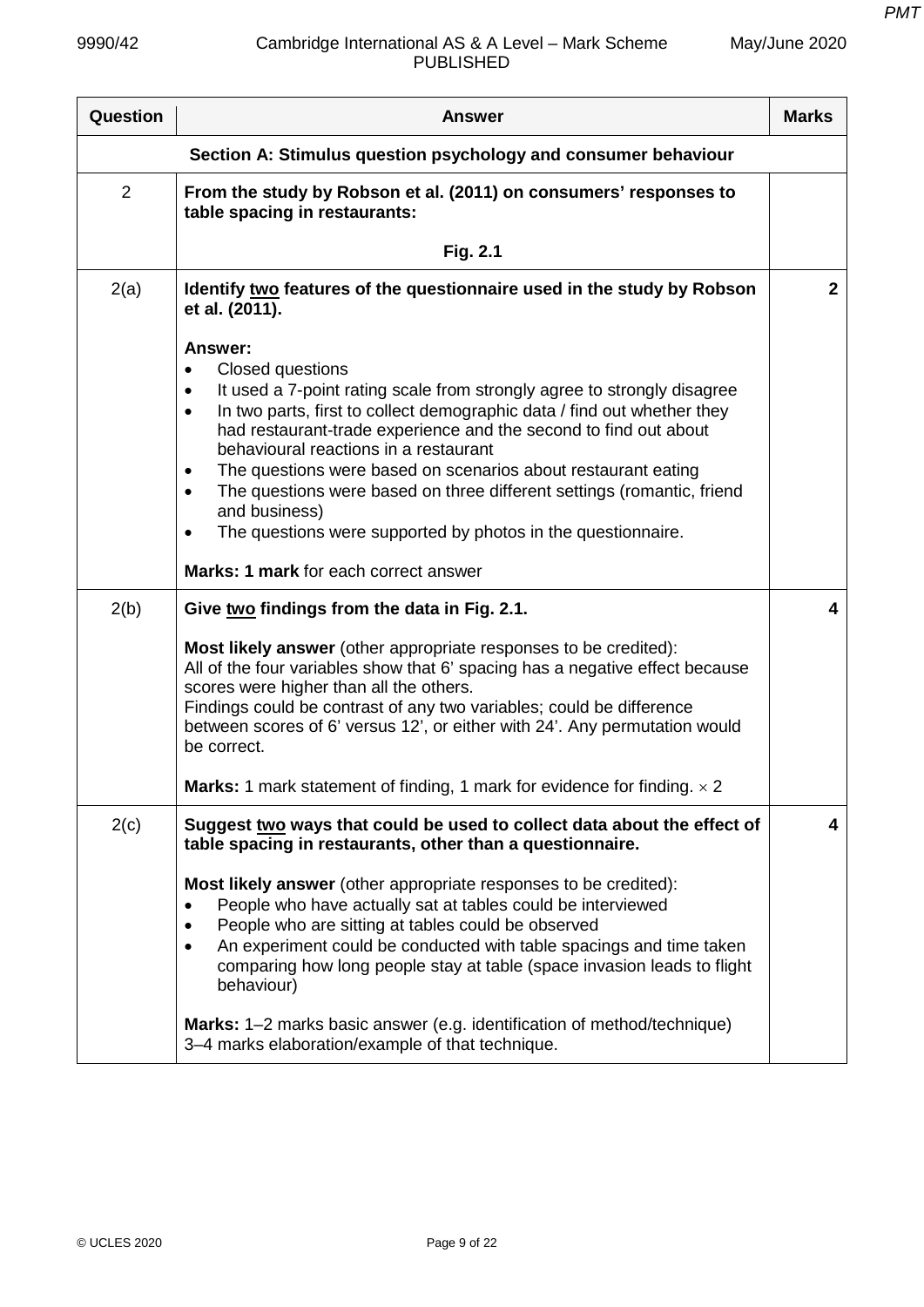| Question | Answer                                                                                                                                                                                                                                                                                                                                                                                                                                                                                                                                                                                                                                                                                                                                                                                                                                                                                                                                                                                                                                                                                                                                                                                                                                                                                                                                                                                                                                                                                                                                                                                                                                                                                                                                                                                                                                                            | <b>Marks</b> |
|----------|-------------------------------------------------------------------------------------------------------------------------------------------------------------------------------------------------------------------------------------------------------------------------------------------------------------------------------------------------------------------------------------------------------------------------------------------------------------------------------------------------------------------------------------------------------------------------------------------------------------------------------------------------------------------------------------------------------------------------------------------------------------------------------------------------------------------------------------------------------------------------------------------------------------------------------------------------------------------------------------------------------------------------------------------------------------------------------------------------------------------------------------------------------------------------------------------------------------------------------------------------------------------------------------------------------------------------------------------------------------------------------------------------------------------------------------------------------------------------------------------------------------------------------------------------------------------------------------------------------------------------------------------------------------------------------------------------------------------------------------------------------------------------------------------------------------------------------------------------------------------|--------------|
| 2(d)     | Discuss the advantages and disadvantages of using internet-based<br>questionnaires to gather data about the effect of table spacing in<br>restaurants. You should include a conclusion in your answer.                                                                                                                                                                                                                                                                                                                                                                                                                                                                                                                                                                                                                                                                                                                                                                                                                                                                                                                                                                                                                                                                                                                                                                                                                                                                                                                                                                                                                                                                                                                                                                                                                                                            | 5            |
|          | Most likely answer (other appropriate responses to be credited):<br>Strengths:<br>Web-based: potentially a very large sample size with people from all<br>$\bullet$<br>over the world taking part<br>Asking people directly means that participants are given the opportunity<br>$\bullet$<br>to express their feelings and explain their behaviour rather than the<br>researcher trying to work out reasons for their behaviour from other<br>methods<br>Questionnaires are easy to replicate; same for telephone interviews<br>$\bullet$<br>Data can be quantitative, but may also be quantitative depending on<br>$\bullet$<br>type of question<br>Weaknesses:<br>Web-based: potentially a small number of participants: the<br>$\bullet$<br>research/questionnaire has to be in a place where it can be found by<br>potential participants.<br>Some participants may provide socially desirable responses; not give<br>$\bullet$<br>truthful answers; respond to demand characteristics.<br>Closed/fixed choice questions may force people into choosing answers<br>$\bullet$<br>that do not reflect their true opinion and therefore may lower the validity.<br>Researchers have to be careful about use of leading questions; it could<br>$\bullet$<br>affect the validity of the data collected.<br><b>Conclusion:</b> any appropriate conclusion drawn from the discussion that has<br>been presented. 1 mark if appropriate. A conclusion is a 'decision reached<br>by reasoning' and so a summary of points already made scores 0 marks.<br>Marks: Question requires discussion; always plural of each argument,<br>and always requires conclusion. 1 mark for each advantage/disadvantage<br>(however detailed) and related to the question up to 4 max. 2 marks max for<br>two strengths/weaknesses unrelated to the question. 1 mark for conclusion. |              |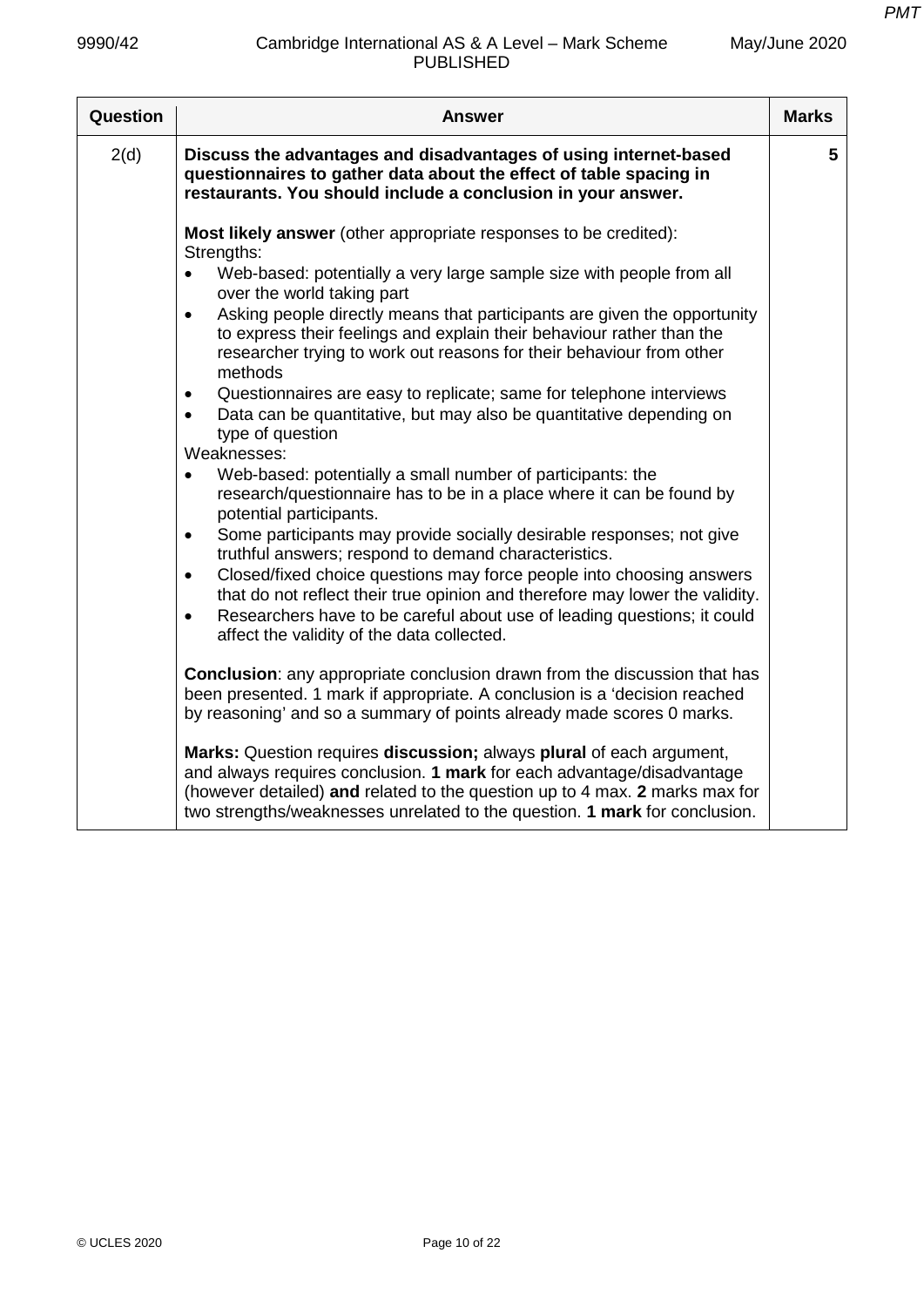| Question                                           | <b>Answer</b>                                                                                                                                                                                                                                                                                                                                                                                                                                                                                                                                                                                                    | <b>Marks</b>   |
|----------------------------------------------------|------------------------------------------------------------------------------------------------------------------------------------------------------------------------------------------------------------------------------------------------------------------------------------------------------------------------------------------------------------------------------------------------------------------------------------------------------------------------------------------------------------------------------------------------------------------------------------------------------------------|----------------|
| Section A: Stimulus question psychology and health |                                                                                                                                                                                                                                                                                                                                                                                                                                                                                                                                                                                                                  |                |
| 3                                                  | Poor adherence in asthma patients has been associated with more<br>wheezing and more frequent need for hospitalisations. Patients with<br>the most severe asthma appear to have worse adherence than other<br>asthma patients. The study by Sherman et al. (2000) was conducted to<br>investigate whether telephoning the patient's pharmacy to obtain a<br>prescription refill history gathers accurate information about<br>medication-taking behaviour.                                                                                                                                                       |                |
| 3(a)                                               | Explain how the participants were selected for the study by Sherman<br>et al. (2000).                                                                                                                                                                                                                                                                                                                                                                                                                                                                                                                            | $\overline{2}$ |
|                                                    | Most likely answer (other appropriate responses to be credited):<br>They were identified before clinics by chart review. At the beginning of the<br>clinic visit, a research nurse briefly interviewed the patient, caretaker, or<br>both to find out the name and location of each pharmacy from which they<br>obtained prescription medication.                                                                                                                                                                                                                                                                |                |
|                                                    | Marks: 1 mark for basic answer e.g. identification, plus 1 mark for<br>elaboration/example.                                                                                                                                                                                                                                                                                                                                                                                                                                                                                                                      |                |
| 3(b)                                               | Give one strength and one weakness of selecting the participants in<br>this way.                                                                                                                                                                                                                                                                                                                                                                                                                                                                                                                                 | 4              |
|                                                    | Most likely answer (other appropriate responses to be credited):<br>Strength:<br>Being identified by chart review meant that they were appropriate<br>people to include<br>Being interviewed meant that the nurse could explain the purpose of the<br>$\bullet$<br>study and the participant could give consent.<br>Weakness:<br>Opportunity sampling meant that the nurse could choose those who<br>were more likely to adhere to taking medication<br>Being interviewed by the nurse may mean that the participant felt<br>obliged to take part.<br>Marks: 1 mark basic answer, 2 marks detail/elaboration x2. |                |
| 3(c)(i)                                            | Suggest one way in which data on adherence could be gathered, other<br>than by using pharmacy records.                                                                                                                                                                                                                                                                                                                                                                                                                                                                                                           | $\mathbf{2}$   |
|                                                    | Most likely answer (other appropriate responses to be credited):<br>subjective: asking practitioner (Riekart and Droter, 1999)<br>٠<br>objective: pill counting (Chung and Naya, 2000)<br>٠<br>biochemical tests (Roth and Caron, 1978)<br>$\bullet$<br>Marks: 1 mark basic answer, 2 marks detailed answer/elaboration                                                                                                                                                                                                                                                                                          |                |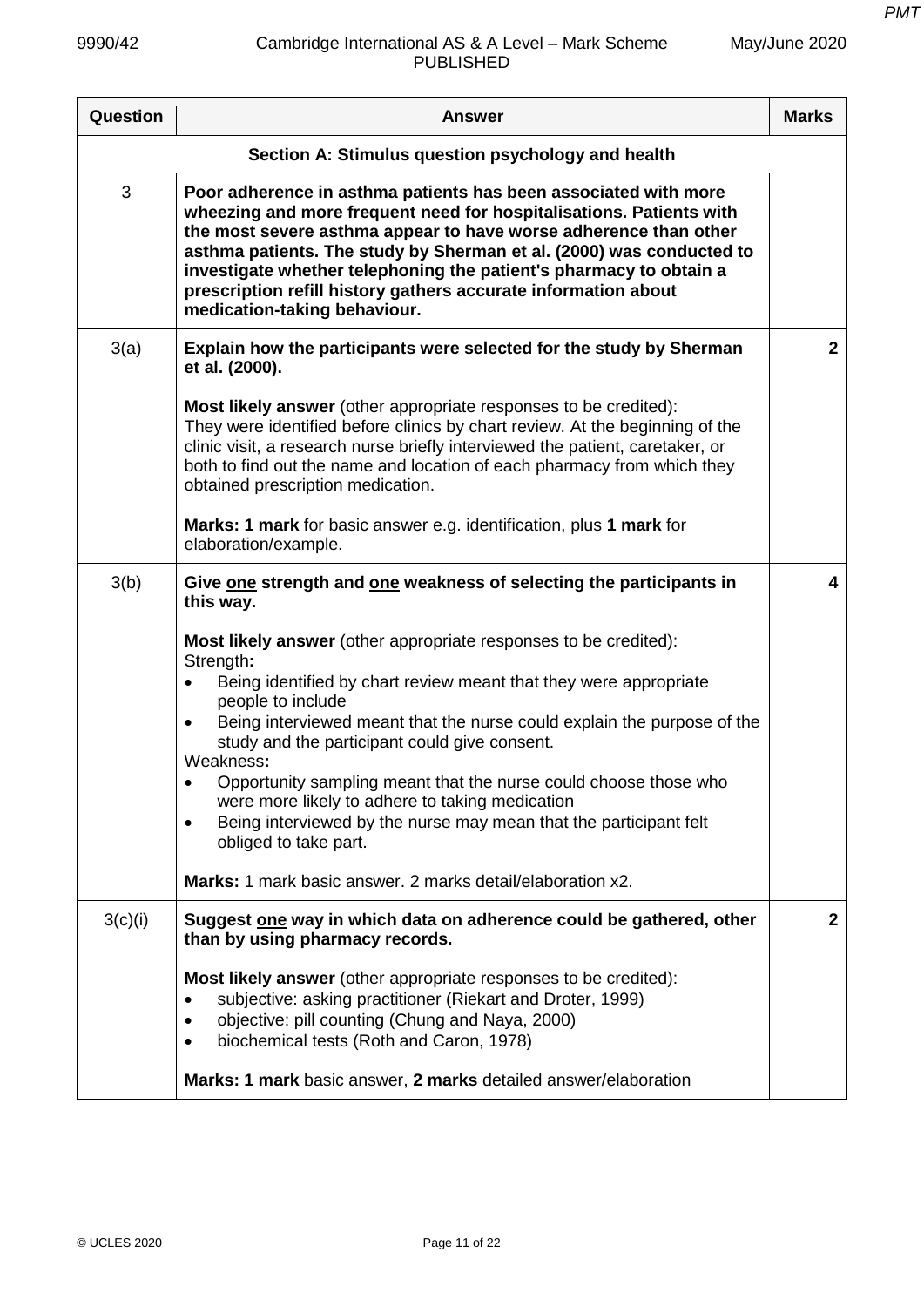| Question | <b>Answer</b>                                                                                                                                                                                                                                                                                                                                                                                                                                                                                                                                                                                                                                                                                                                                                                                                                                                           | <b>Marks</b> |
|----------|-------------------------------------------------------------------------------------------------------------------------------------------------------------------------------------------------------------------------------------------------------------------------------------------------------------------------------------------------------------------------------------------------------------------------------------------------------------------------------------------------------------------------------------------------------------------------------------------------------------------------------------------------------------------------------------------------------------------------------------------------------------------------------------------------------------------------------------------------------------------------|--------------|
| 3(c)(ii) | Suggest one advantage of the way to gather data that you suggested<br>in (c)(i).                                                                                                                                                                                                                                                                                                                                                                                                                                                                                                                                                                                                                                                                                                                                                                                        | $\mathbf{2}$ |
|          | Most likely answer (other appropriate responses to be credited):<br>subjective: asking practitioner: practitioner knows the patient and their<br>$\bullet$<br>medical history: history of adhering or not<br>objective: pill counting: gives quantitative data so comparisons can be<br>$\bullet$<br>made<br>biochemical tests: if medicine has been taken then the test will reveal it<br>$\bullet$<br>with 100% accuracy<br>Marks: 1 mark basic answer, 2 marks detailed answer/elaboration                                                                                                                                                                                                                                                                                                                                                                           |              |
|          |                                                                                                                                                                                                                                                                                                                                                                                                                                                                                                                                                                                                                                                                                                                                                                                                                                                                         |              |
| 3(c)     | Discuss the strengths and weaknesses of using pharmacy records to<br>gather data on adherence to taking medication. You should include a<br>conclusion in your answer.                                                                                                                                                                                                                                                                                                                                                                                                                                                                                                                                                                                                                                                                                                  | 5            |
|          | Most likely answer (other appropriate responses to be credited):<br>Advantages:<br>Pharmacy records involve no subjective comment (which may be<br>$\bullet$<br>dishonest answers) from a patient<br>Pharmacy records are objective measures: if the prescription is<br>$\bullet$<br>collected or not<br>Pharmacy records provide quantitative data which can be statistically<br>$\bullet$<br>analysed and compared<br>Disadvantages:<br>a patient should be allowed to comment on their own medication and<br>$\bullet$<br>why they may not be taking it<br>the objective measure may not be valid: the pharmacy records only<br>$\bullet$<br>records the medication leaving the pharmacy (for example)<br>pharmacy records give numbers; they do not give explanations<br>$\bullet$<br>pharmacy records may not be reliable (recording of prescription,<br>$\bullet$ |              |
|          | reporting of prescription over telephone)<br><b>Conclusion:</b> any appropriate conclusion drawn from the discussion that has<br>been presented. 1 mark if appropriate. A conclusion is a 'decision reached<br>by reasoning' and so a summary of points already made scores 0 marks.<br>Marks: Question requires discussion; always plural of each argument,<br>and always requires conclusion. 1 mark for each advantage/disadvantage<br>(however detailed) and related to the question up to 4 max. 2 marks max for<br>two strengths/weaknesses unrelated to the question. 1 mark for conclusion.                                                                                                                                                                                                                                                                     |              |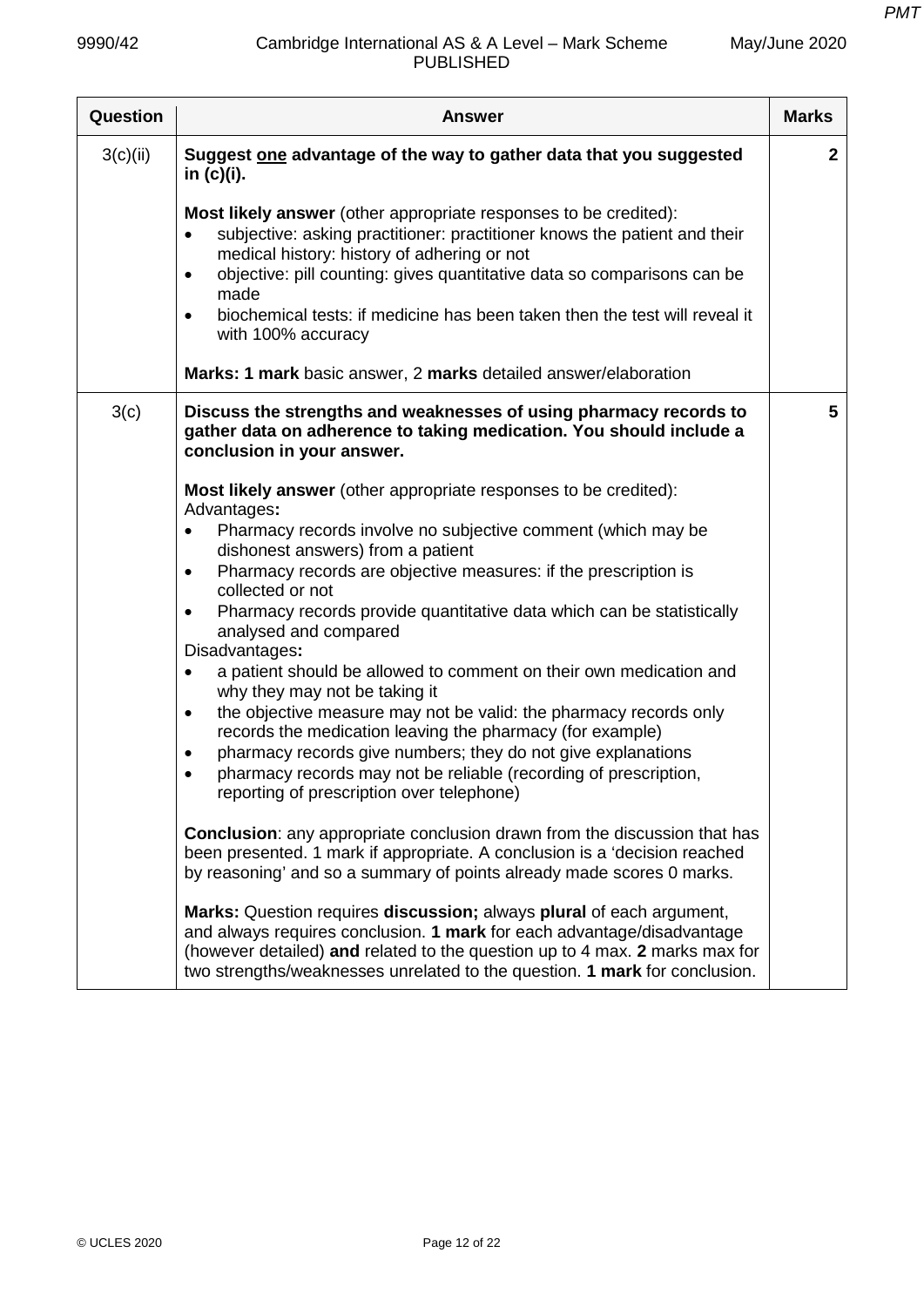| Question                                                  | <b>Answer</b>                                                                                                                                                                                                                                                                                                                                                                                                                                                                                                                                                                                                                                                                                                                                                            | <b>Marks</b>   |
|-----------------------------------------------------------|--------------------------------------------------------------------------------------------------------------------------------------------------------------------------------------------------------------------------------------------------------------------------------------------------------------------------------------------------------------------------------------------------------------------------------------------------------------------------------------------------------------------------------------------------------------------------------------------------------------------------------------------------------------------------------------------------------------------------------------------------------------------------|----------------|
| Section A: Stimulus question psychology and organisations |                                                                                                                                                                                                                                                                                                                                                                                                                                                                                                                                                                                                                                                                                                                                                                          |                |
| 4                                                         | The Minnesota satisfaction questionnaire (MSQ) measures satisfaction<br>with the work environment. The long version takes 15-20 minutes to<br>complete, using 100 satisfaction items. It is easy to read and Weiss<br>et al. (1967) say it is both reliable and valid. It can be completed as a<br>postal questionnaire or in an interview setting.                                                                                                                                                                                                                                                                                                                                                                                                                      |                |
| 4(a)                                                      | Explain how Weiss et al. (1967) know the MSQ is reliable.                                                                                                                                                                                                                                                                                                                                                                                                                                                                                                                                                                                                                                                                                                                | $\overline{2}$ |
|                                                           | Most likely answer from study:<br>Hoyt's ANOVA was used. Table 1 presents co-efficients for all twenty<br>items and most are greater than 0.9.<br>Test-retest correlations were used at one week ( $N = 75$ ) and at one<br>$\bullet$<br>year ( $N = 115$ ). Correlations range from 0.66 to 0.91 for the twenty<br>items. Data in Table 2 of study.<br>A correlation was applied to test-retest data<br>$\bullet$<br>Marks: 1 mark for basic answer e.g. identification of test-retest, plus 1 mark                                                                                                                                                                                                                                                                     |                |
|                                                           | for elaboration/example.                                                                                                                                                                                                                                                                                                                                                                                                                                                                                                                                                                                                                                                                                                                                                 |                |
| 4(b)(i)                                                   | Give two MSQ satisfaction items.                                                                                                                                                                                                                                                                                                                                                                                                                                                                                                                                                                                                                                                                                                                                         | $\overline{2}$ |
|                                                           | Most likely answer (other appropriate responses to be credited):<br>From study:<br>1. Ability Utilization (e.g. Q7: the chance to do the kind of work that I do<br>best); 2. Achievement; 3. Activity; 4. Advancement; 5. Authority; 6.<br>Company Policies; 7. Compensation; 8. Co-workers; 9. Creativity; 10.<br>Independence (e.g. Q24: the chance to work alone on the job); 11. Moral<br>Values; 12. Recognition (e.g. Q18: the way I am noticed when I do a good<br>job); 13. Responsibility; 14. Security; 15. Social Status; 16. Social Service<br>(e.g. Q41: the chance to help people); 17. Supervision-Human Relations;<br>18. Supervision-Technical; 19. Variety (e.g. Q25: the chance to do different<br>things from time to time); 20. Working Conditions. |                |
|                                                           | Marks: 1 mark for each correct identification.                                                                                                                                                                                                                                                                                                                                                                                                                                                                                                                                                                                                                                                                                                                           |                |
| 4(b)(ii)                                                  | Suggest one problem that would arise if the questionnaire took longer<br>than 20 minutes to complete.<br><b>Most likely answer</b> (other appropriate responses to be credited):<br>Participants may be enthusiastic at the start but lose interest as time<br>$\bullet$<br>passes<br>Same applies if any questionnaire is too long/has too many questions<br>$\bullet$<br>Participant does not answer questions in the right way, and validity is<br>$\bullet$<br>lost<br>This is why split-half measures are taken<br>$\bullet$<br>Marks: 1 mark basic answer (e.g. first bullet point), 2 marks detailed<br>answer/elaboration (3rd bullet point)                                                                                                                     | $\mathbf{2}$   |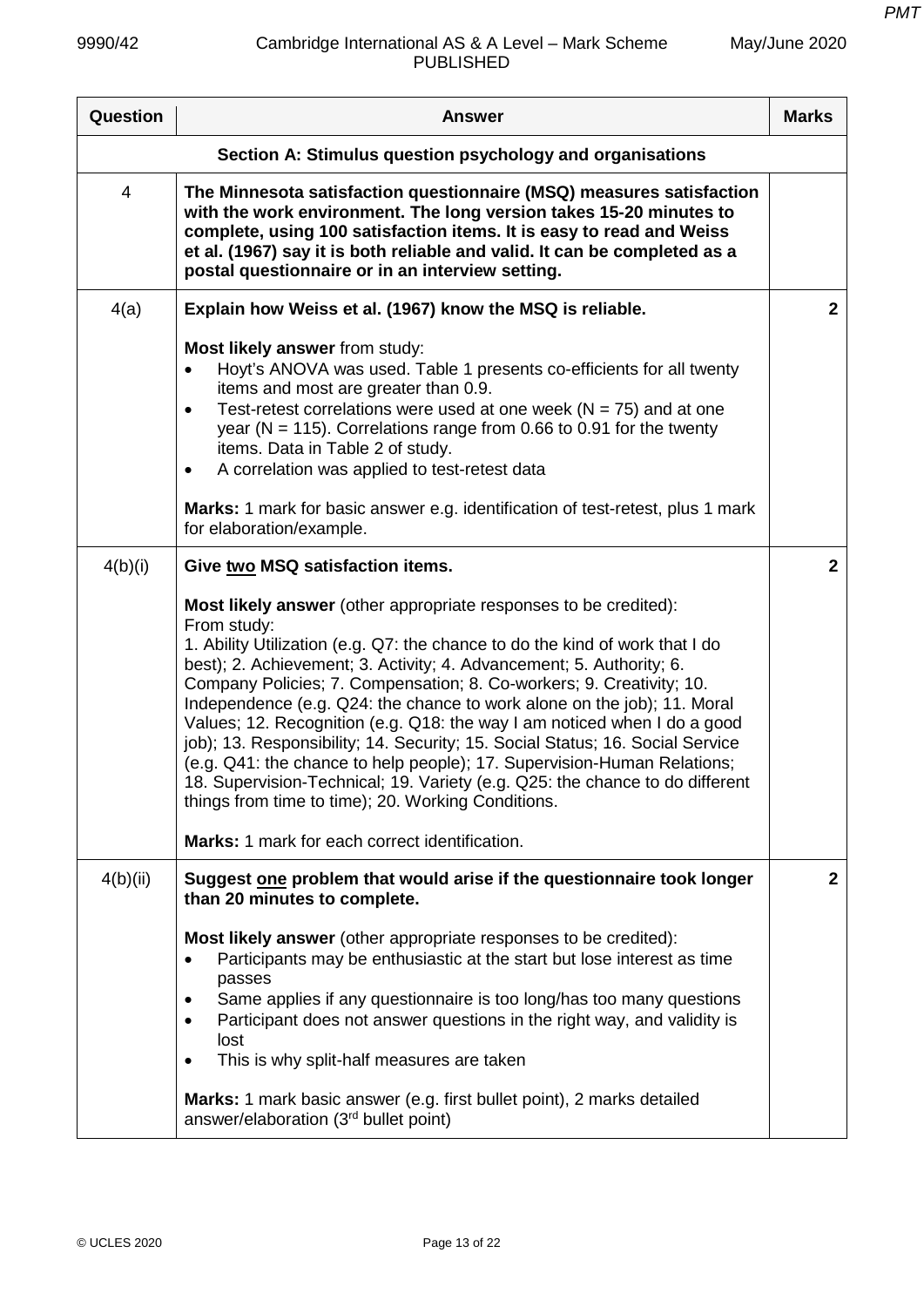| Question | <b>Answer</b>                                                                                                                                                                                                                                                                                                                                                                                                                                                                                                                                                                                                                                                                                                                                                                                                                                                                                                                                                                                                                                                                                                                                                                                                                                                                                                                                                                                                                                                                                                                                                                      | <b>Marks</b> |
|----------|------------------------------------------------------------------------------------------------------------------------------------------------------------------------------------------------------------------------------------------------------------------------------------------------------------------------------------------------------------------------------------------------------------------------------------------------------------------------------------------------------------------------------------------------------------------------------------------------------------------------------------------------------------------------------------------------------------------------------------------------------------------------------------------------------------------------------------------------------------------------------------------------------------------------------------------------------------------------------------------------------------------------------------------------------------------------------------------------------------------------------------------------------------------------------------------------------------------------------------------------------------------------------------------------------------------------------------------------------------------------------------------------------------------------------------------------------------------------------------------------------------------------------------------------------------------------------------|--------------|
| 4(c)     | Suggest two disadvantages of using a five-point scale, using an<br>example from the MSQ.                                                                                                                                                                                                                                                                                                                                                                                                                                                                                                                                                                                                                                                                                                                                                                                                                                                                                                                                                                                                                                                                                                                                                                                                                                                                                                                                                                                                                                                                                           | 4            |
|          | <b>Most likely answer</b> (other appropriate responses to be credited):<br>Disadvantages:<br>participants could 'opt-out' and give neutral responses for certain<br>$\bullet$<br>questions. A participant may do this if they fear that management will<br>see the responses (example from list of 20 above).<br>Opting out/neutral responses do not help researchers to draw<br>$\bullet$<br>conclusions. MSQ: 5-point scale is: Very dissatisfied - Dissatisfied -<br>Neither dissatisfied nor satisfied - Satisfied - Very satisfied. A forced<br>four- or six-point choice does not allow an opt out and a decision, even<br>51/49 one way or the other, must be made.<br><b>Marks:</b> 1 mark basic answer, 2 marks detailed answer/elaboration $\times$ 2.                                                                                                                                                                                                                                                                                                                                                                                                                                                                                                                                                                                                                                                                                                                                                                                                                   |              |
| 4(d)     | Discuss the advantages and disadvantages of using postal<br>questionnaires to gather data about work satisfaction. You should<br>include a conclusion in your answer.                                                                                                                                                                                                                                                                                                                                                                                                                                                                                                                                                                                                                                                                                                                                                                                                                                                                                                                                                                                                                                                                                                                                                                                                                                                                                                                                                                                                              | 5            |
|          | <b>Most likely answer</b> (other appropriate responses to be credited):<br>Advantages:<br>people can read at their own leisure (in their own home), think and then<br>$\bullet$<br>make decisions (without pressure from anyone)<br>questionnaires can provide quantitative data which may allow<br>$\bullet$<br>comparisons; Questionnaires can provide qualitative data through open<br>ended questions allowing a worker to report in detail<br>questionnaires can be completed anonymously, and so honest answers<br>$\bullet$<br>are more likely<br>postal questionnaire can be more detailed than an interview, or a 'do-it-<br>٠<br>now' questionnaire<br>Disadvantages:<br>people may not receive the mailing; or receive it but never read it<br>٠<br>people read the information but not act on it (or forget to act on it)<br>٠<br>people may forget to return it. Approx 10% of postal questionnaires are<br>returned<br>costs of postage sending out and returning; cost of printing and<br>٠<br>envelopes.<br><b>Conclusion:</b> any appropriate conclusion drawn from the discussion that has<br>been presented. 1 mark if appropriate. A conclusion is a 'decision reached<br>by reasoning' and so a summary of points already made scores 0 marks.<br>Marks: Question requires discussion; always plural of each argument,<br>and always requires conclusion. 1 mark for each advantage/disadvantage<br>(however detailed) and related to the question up to 4 max. 2 marks max for<br>two strengths/weaknesses unrelated to the question. 1 mark for conclusion. |              |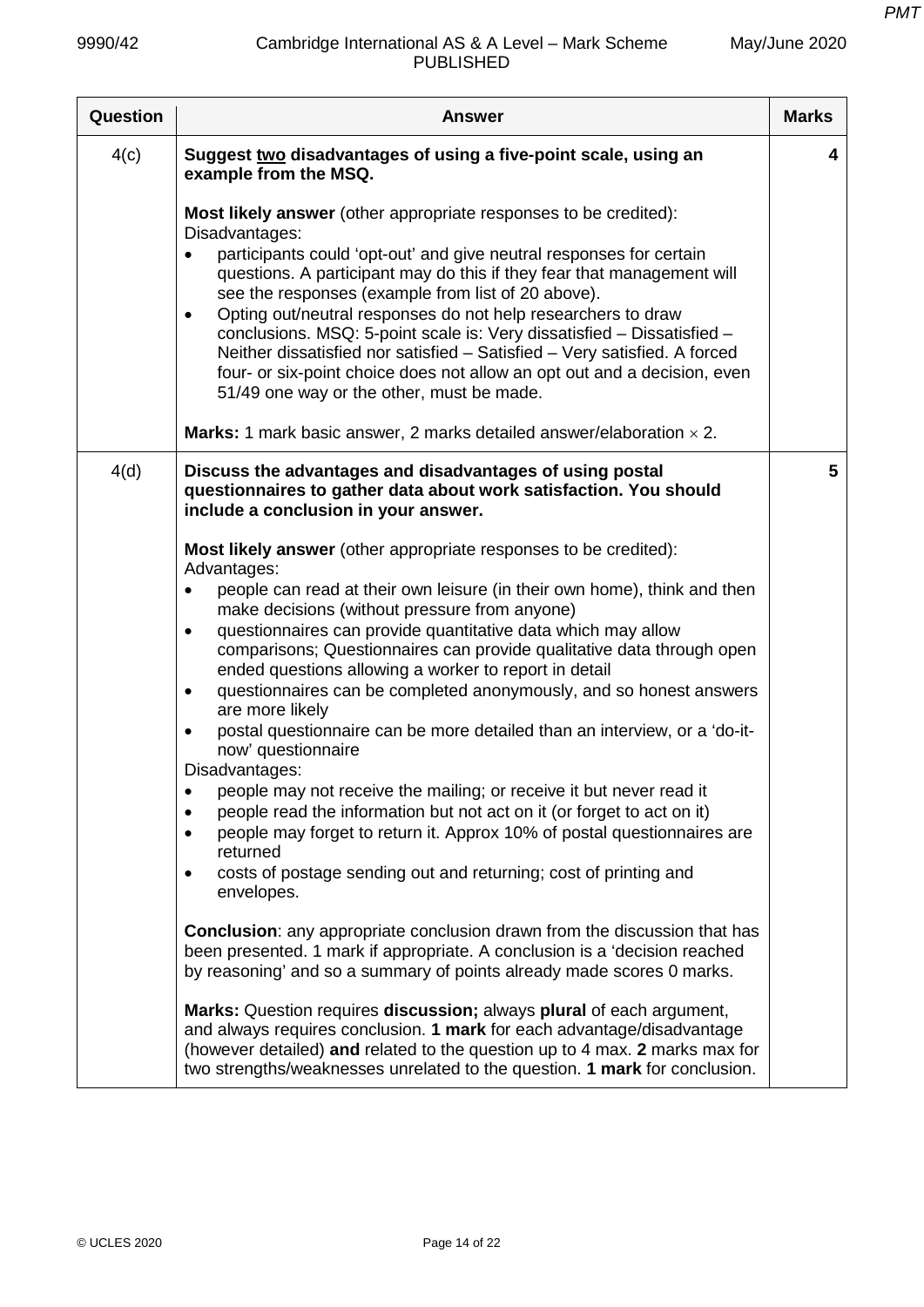| Question                                                 | <b>Answer</b>                                                                                                                                                                                                                                                                                                                                                                                                                                                                                                                                           | <b>Marks</b> |
|----------------------------------------------------------|---------------------------------------------------------------------------------------------------------------------------------------------------------------------------------------------------------------------------------------------------------------------------------------------------------------------------------------------------------------------------------------------------------------------------------------------------------------------------------------------------------------------------------------------------------|--------------|
| Section B: Design question (a) = 10 marks, (b) = 8 marks |                                                                                                                                                                                                                                                                                                                                                                                                                                                                                                                                                         |              |
| 5(a)                                                     | Design an experiment to investigate the effectiveness of covert<br>sensitisation for treating kleptomania.                                                                                                                                                                                                                                                                                                                                                                                                                                              | 10           |
|                                                          | Marks: use generic levels of response Design a study question part (a).<br>Additional: Candidates should design the study showing evidence of<br>design features appropriate to the named method. The named method is:<br>any appropriate method.                                                                                                                                                                                                                                                                                                       |              |
|                                                          | <b>Specific features:</b><br>Experiments: type, IV, DV, controls, experimental design.<br><b>Observations:</b> type, setting, response categories, sampling frame,<br>$\bullet$<br>number of observers.<br>Questionnaires/Interviews: type, setting, example questions.<br>$\bullet$<br>Scoring/rating scale, analysis of responses.<br>Case study: participant, length of study/longitudinal, methods used.<br>General features of research methodology: sampling technique and<br>sample, type of data, ethics, reliability, validity, data analysis. |              |
| 5(b)                                                     | Explain the psychological and methodological evidence on which your<br>experiment is based.                                                                                                                                                                                                                                                                                                                                                                                                                                                             | 8            |
|                                                          | Marks: use generic levels of response 'Design a study' question part (b).<br>NB If only methodological or psychological explanation is provided max 5<br>marks<br>Candidates are expected to explain the reasons for the suggested design in<br>part (a). Explanation should be both psychological and methodological.<br>Psychological to include appropriate theory or research.<br>Additional: candidates are expected to justify their decisions or evidence<br>presented regarding the design made in answer to question part (a).                 |              |
|                                                          | Syllabus: treating and managing impulse control disorders and non-<br>substance addictive disorder: cognitive-behavioural: covert sensitisation<br>(Glover, 2011)                                                                                                                                                                                                                                                                                                                                                                                       |              |
|                                                          | Psychological:<br><b>Covert sensitisation</b> involves imagining an aversive stimulus such as<br>anxiety-producing imagery (being caught stealing) being paired with the<br>undesirable behaviour to change that behaviour. Covert involves imagery<br>rather than the actual behaviour.<br>NB 2 marks max if psychological knowledge is not related to answer.                                                                                                                                                                                         |              |
|                                                          | <b>Methodological:</b> explanation of method using general and specific features<br>as above.                                                                                                                                                                                                                                                                                                                                                                                                                                                           |              |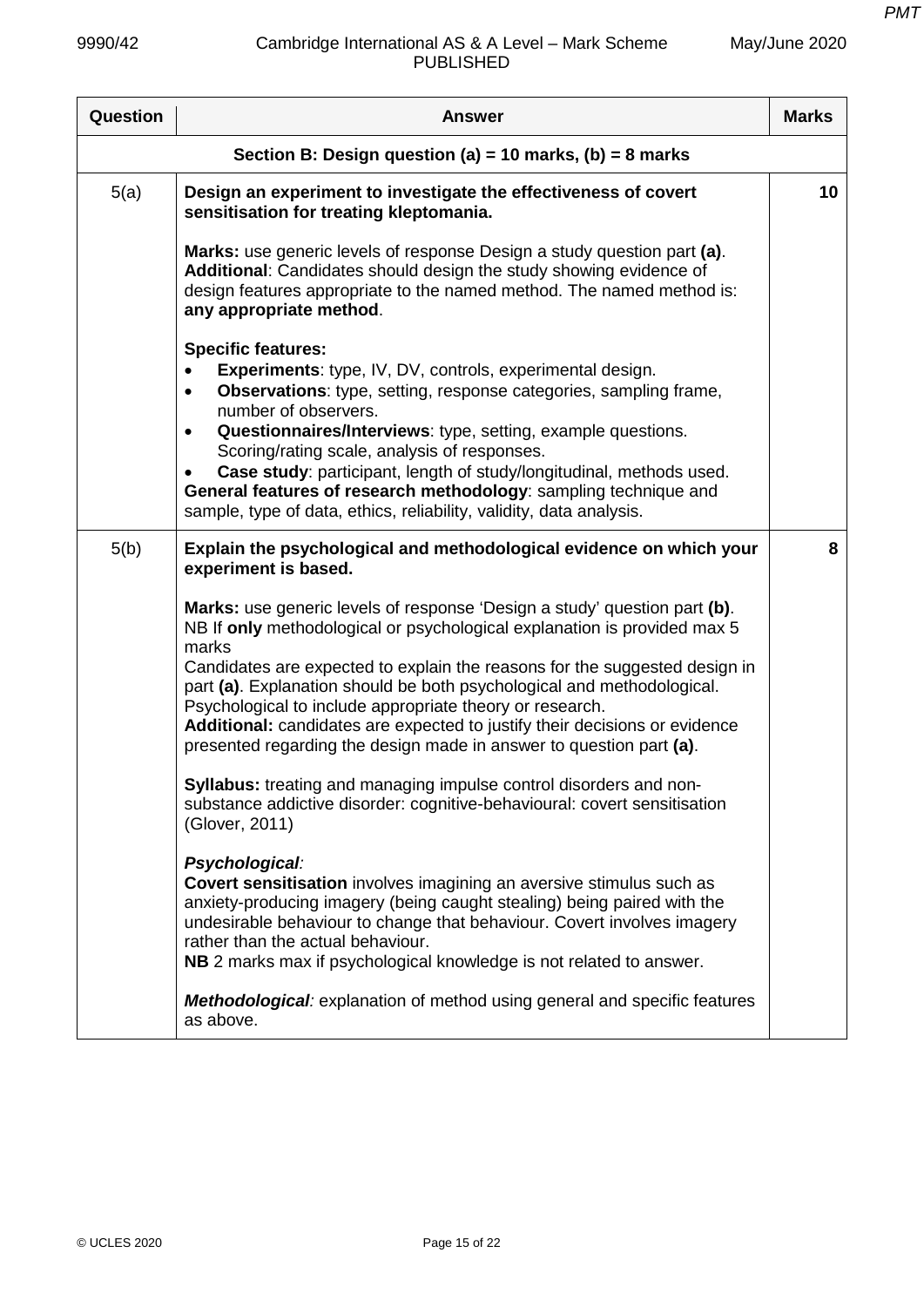| Question | <b>Answer</b>                                                                                                                                                                                                                                                                                                                                                                                                                                                                                                                           | <b>Marks</b> |
|----------|-----------------------------------------------------------------------------------------------------------------------------------------------------------------------------------------------------------------------------------------------------------------------------------------------------------------------------------------------------------------------------------------------------------------------------------------------------------------------------------------------------------------------------------------|--------------|
| 6(a)     | Design a study to investigate whether males are 'raider' type shoppers<br>and females are 'explorer' type shoppers.                                                                                                                                                                                                                                                                                                                                                                                                                     | 10           |
|          | Marks: use generic levels of response Design a study question part (a).<br>Additional: Candidates should design the study showing evidence of<br>design features appropriate to the named method. The named method is:<br>any appropriate method.                                                                                                                                                                                                                                                                                       |              |
|          | <b>Specific features:</b><br><b>Experiments: type, IV, DV, controls, experimental design.</b><br>$\bullet$<br><b>Observations:</b> type, setting, response categories, sampling frame,<br>$\bullet$<br>number of observers.<br>Questionnaires/Interviews: type, setting, example questions.<br>$\bullet$                                                                                                                                                                                                                                |              |
|          | Scoring/rating scale, analysis of responses.<br>General features of research methodology: sampling technique and<br>sample, type of data, ethics, reliability, validity, data analysis.                                                                                                                                                                                                                                                                                                                                                 |              |
| 6(b)     | Explain the psychological and methodological evidence on which your<br>study is based.                                                                                                                                                                                                                                                                                                                                                                                                                                                  | 8            |
|          | Marks: use generic levels of response 'Design a study' question part (b).<br>NB If only methodological or psychological explanation is provided max 5<br>marks<br>Candidates are expected to explain the reasons for the suggested design in<br>part (a). Explanation should be both psychological and methodological.<br>Psychological to include appropriate theory or research.<br>Additional: candidates are expected to justify their decisions or evidence<br>presented regarding the design made in answer to question part (a). |              |
|          | <b>Syllabus:</b> shopper movement patterns (Gil et al., 2009)                                                                                                                                                                                                                                                                                                                                                                                                                                                                           |              |
|          | Psychological:<br>The Raider walks fast, makes decisions quickly and has a preference for<br>main aisles. Raiders go far into the store if necessary, on 'top-up' or 'food for<br>tonight' missions. Most Raiders are male.<br>The Explorer: shoppers making the longest trips, going everywhere more<br>than once, slowly, with long interactions with the products and buying a lot.<br>They cover all the aisles in the store, on a 'main' shopping mission.<br>NB 2 marks max if psychological knowledge is not related to answer.  |              |
|          | <b>Methodological:</b> explanation of method using general and specific features<br>as above.                                                                                                                                                                                                                                                                                                                                                                                                                                           |              |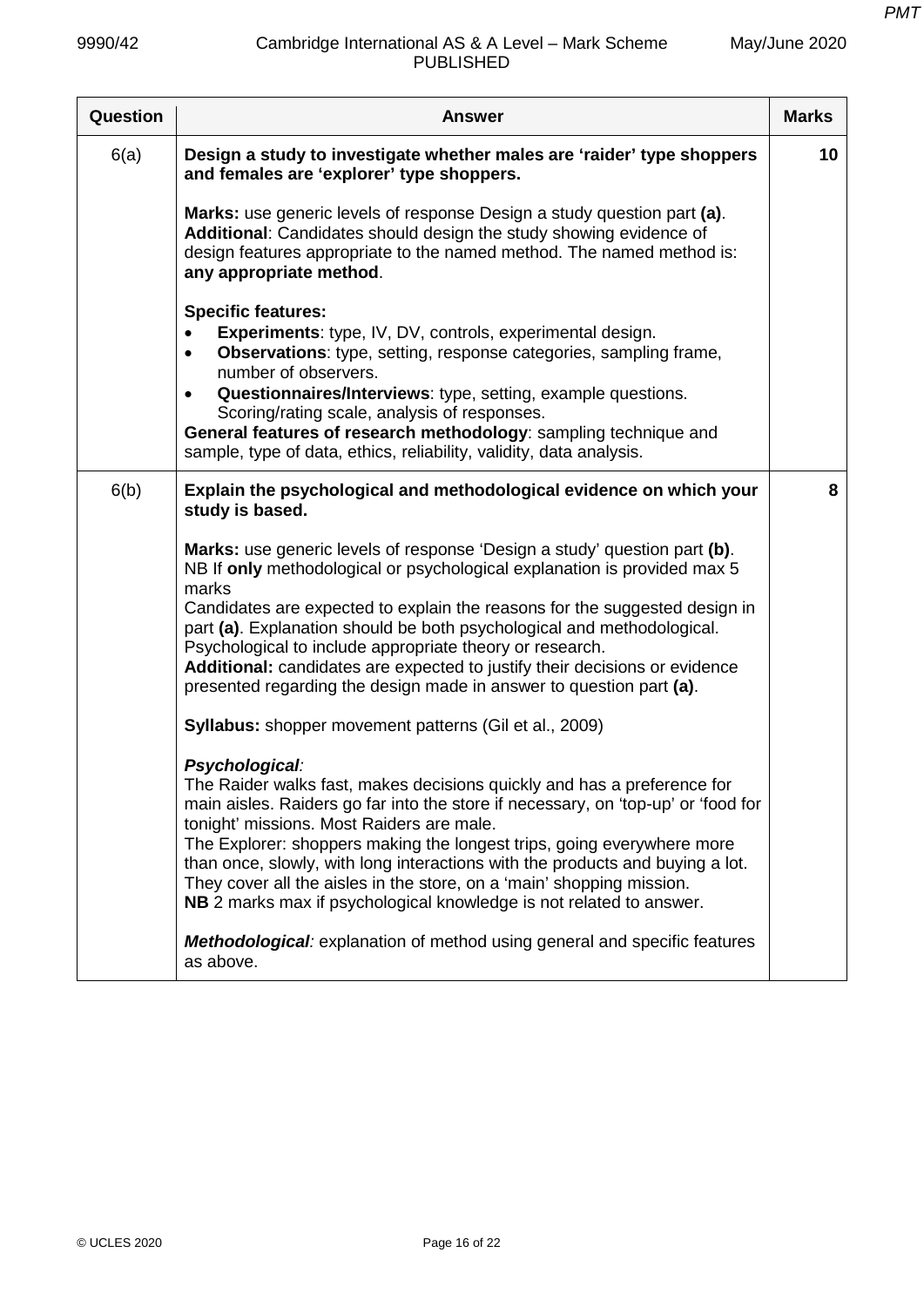| Question | <b>Answer</b>                                                                                                                                                                                                                                                                                                                                                                                                                                                                                                                                                                                                                                                                                                                                                                                                                                                                                                                                                                                                                                                                                                                                                                                  | <b>Marks</b> |
|----------|------------------------------------------------------------------------------------------------------------------------------------------------------------------------------------------------------------------------------------------------------------------------------------------------------------------------------------------------------------------------------------------------------------------------------------------------------------------------------------------------------------------------------------------------------------------------------------------------------------------------------------------------------------------------------------------------------------------------------------------------------------------------------------------------------------------------------------------------------------------------------------------------------------------------------------------------------------------------------------------------------------------------------------------------------------------------------------------------------------------------------------------------------------------------------------------------|--------------|
| 7(a)     | Design a study to investigate age differences in the disclosure of<br>medical information to a health practitioner.                                                                                                                                                                                                                                                                                                                                                                                                                                                                                                                                                                                                                                                                                                                                                                                                                                                                                                                                                                                                                                                                            | 10           |
|          | Marks: use generic levels of response Design a study question part (a).<br>Additional: Candidates should design the study showing evidence of<br>design features appropriate to the named method. The named method is:<br>any appropriate method.                                                                                                                                                                                                                                                                                                                                                                                                                                                                                                                                                                                                                                                                                                                                                                                                                                                                                                                                              |              |
|          | <b>Specific features:</b><br><b>Experiments: type, IV, DV, controls, experimental design.</b><br><b>Observations:</b> type, setting, response categories, sampling frame,<br>$\bullet$<br>number of observers.<br>Questionnaires/Interviews: type, setting, example questions.<br>$\bullet$<br>Scoring/rating scale, analysis of responses.<br>General features of research methodology: sampling technique and<br>sample, type of data, ethics, reliability, validity, data analysis.                                                                                                                                                                                                                                                                                                                                                                                                                                                                                                                                                                                                                                                                                                         |              |
| 7(b)     | Explain the psychological and methodological evidence on which your<br>study is based.                                                                                                                                                                                                                                                                                                                                                                                                                                                                                                                                                                                                                                                                                                                                                                                                                                                                                                                                                                                                                                                                                                         | 8            |
|          | Marks: use generic levels of response 'Design a study' question part (b).<br>NB If only methodological or psychological explanation is provided max 5<br>marks<br>Candidates are expected to explain the reasons for the suggested design in<br>part (a). Explanation should be both psychological and methodological.<br>Psychological to include appropriate theory or research.<br>Additional: candidates are expected to justify their decisions or evidence<br>presented regarding the design made in answer to question part (a).<br><b>Syllabus:</b> disclosure of information (Robinson and West, 1992)<br>Psychological:<br>Robinson and West (1992) studied patients attending a sexually<br>transmitted disease centre. symptoms recorded: (i) a computerised<br>interview, (ii) a paper questionnaire (iii) a 'standard physician interview'.<br>More information was given to a computer than the paper questionnaire and<br>both these methods was better than in a face-to-face consultation with a<br>doctor.<br>NB 2 marks max if psychological knowledge is not related to answer.<br>Methodological: explanation of method using general and specific features<br>as above. |              |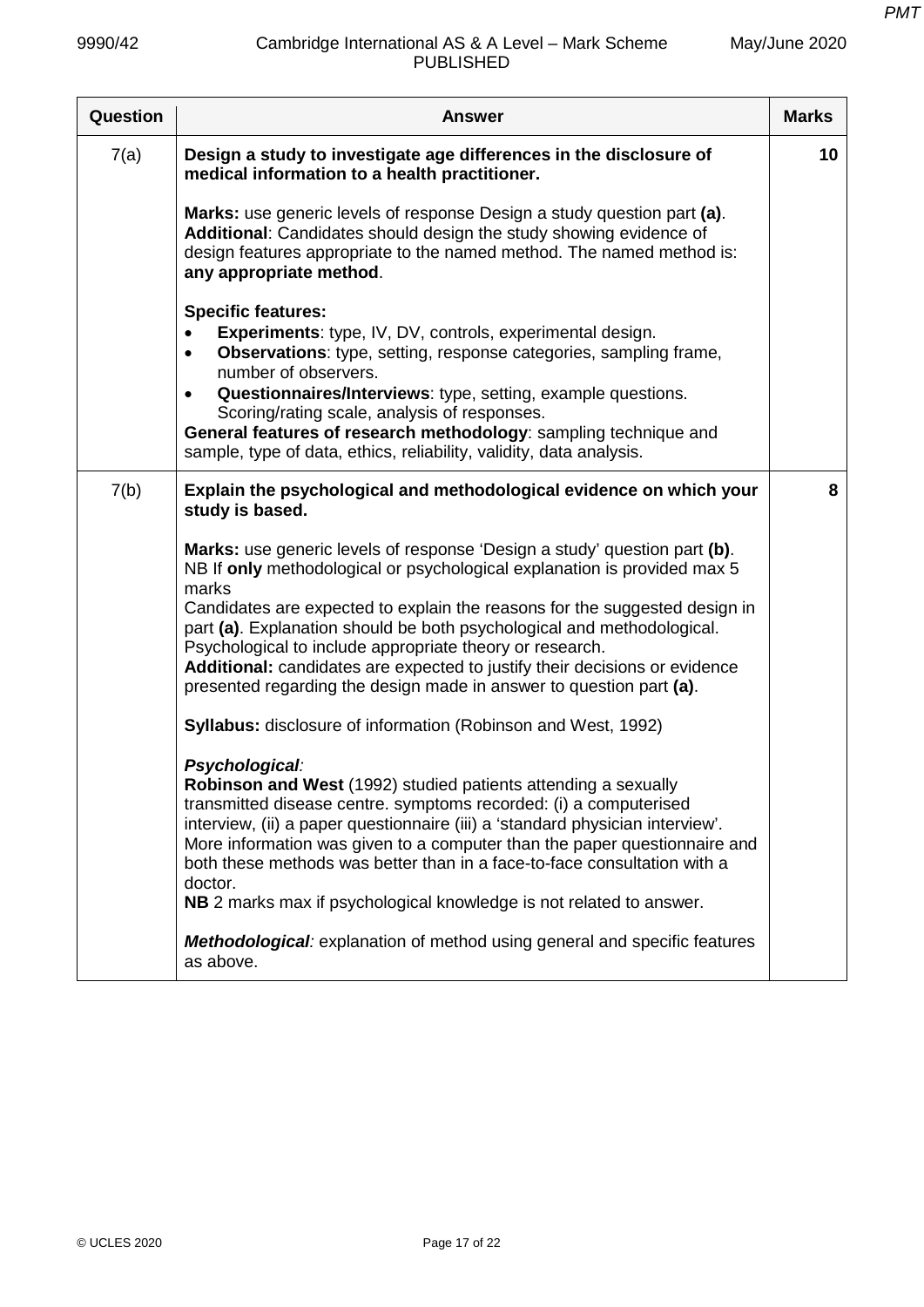| Question | <b>Answer</b>                                                                                                                                                                                                                                                                                                                                                                                                                                                                                                                                                                                                                                                                                                                                                                                                                                                                                   | <b>Marks</b> |
|----------|-------------------------------------------------------------------------------------------------------------------------------------------------------------------------------------------------------------------------------------------------------------------------------------------------------------------------------------------------------------------------------------------------------------------------------------------------------------------------------------------------------------------------------------------------------------------------------------------------------------------------------------------------------------------------------------------------------------------------------------------------------------------------------------------------------------------------------------------------------------------------------------------------|--------------|
| 8(a)     | Design a study to investigate how colour of lighting in a factory affects<br>productivity level.                                                                                                                                                                                                                                                                                                                                                                                                                                                                                                                                                                                                                                                                                                                                                                                                | 10           |
|          | Marks: use generic levels of response Design a study question part (a).<br>Additional: Candidates should design the study showing evidence of<br>design features appropriate to the named method. The named method is:<br>any appropriate method.                                                                                                                                                                                                                                                                                                                                                                                                                                                                                                                                                                                                                                               |              |
|          | <b>Specific features:</b><br><b>Experiments: type, IV, DV, controls, experimental design.</b><br>$\bullet$<br><b>Observations:</b> type, setting, response categories, sampling frame,<br>$\bullet$<br>number of observers.<br>Questionnaires/Interviews: type, setting, example questions.<br>Scoring/rating scale, analysis of responses.<br>General features of research methodology: sampling technique and<br>sample, type of data, ethics, reliability, validity, data analysis.                                                                                                                                                                                                                                                                                                                                                                                                          |              |
| 8(b)     | Explain the psychological and methodological evidence on which your<br>study is based.                                                                                                                                                                                                                                                                                                                                                                                                                                                                                                                                                                                                                                                                                                                                                                                                          | 8            |
|          | Marks: use generic levels of response 'Design a study' question part (b).<br>NB If only methodological or psychological explanation is provided max 5<br>marks<br>Candidates are expected to explain the reasons for the suggested design in<br>part (a). Explanation should be both psychological and methodological.<br>Psychological to include appropriate theory or research.<br>Additional: candidates are expected to justify their decisions or evidence<br>presented regarding the design made in answer to question part (a).<br><b>Syllabus:</b> Physical and psychological work conditions: physical: The<br>Hawthorne studies (Wikstrom and Bendix, 2000)<br>Psychological:<br>Hawthorne studies - where workers increased production because<br>management, who changed the lighting, were observing them.<br>NB 2 marks max if psychological knowledge is not related to answer. |              |
|          | Methodological: explanation of method using general and specific features<br>as above.                                                                                                                                                                                                                                                                                                                                                                                                                                                                                                                                                                                                                                                                                                                                                                                                          |              |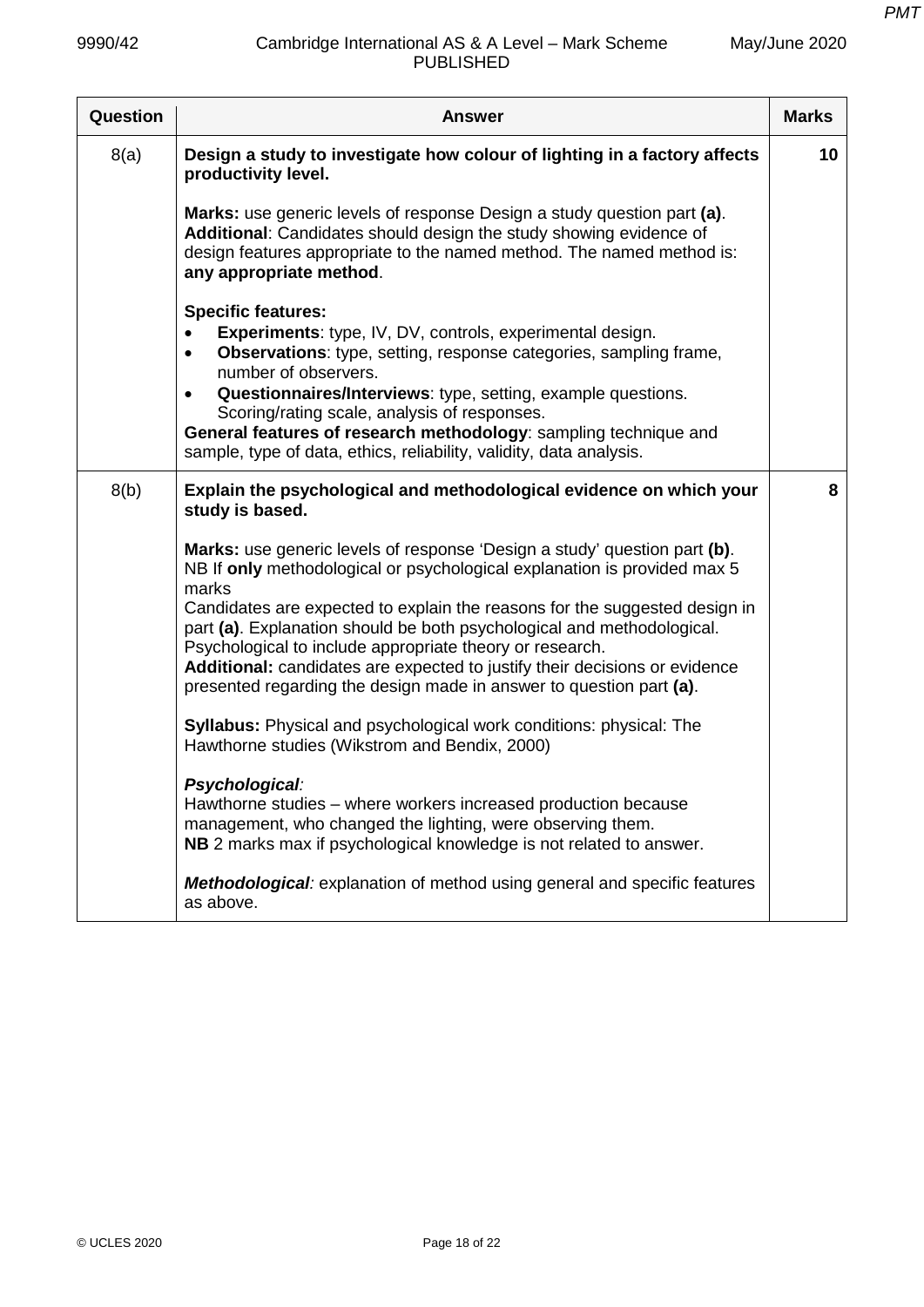| Question                                  | Answer                                                                                                                                                                                                                                                                                                                                                                                                                                                                                                                                                                                                                                                                                                                                                                                   | <b>Marks</b> |
|-------------------------------------------|------------------------------------------------------------------------------------------------------------------------------------------------------------------------------------------------------------------------------------------------------------------------------------------------------------------------------------------------------------------------------------------------------------------------------------------------------------------------------------------------------------------------------------------------------------------------------------------------------------------------------------------------------------------------------------------------------------------------------------------------------------------------------------------|--------------|
| Section C: Evaluation question = 12 marks |                                                                                                                                                                                                                                                                                                                                                                                                                                                                                                                                                                                                                                                                                                                                                                                          |              |
| 9                                         | 'Telephone-administered cognitive-behavioural therapy (CBT) to treat<br>obsessive-compulsive disorder (OCD) will never be as effective as<br>face-to-face treatment.'                                                                                                                                                                                                                                                                                                                                                                                                                                                                                                                                                                                                                    | 12           |
|                                           | To what extent do you agree with this statement? Use examples of<br>research you have studied to support your answer.                                                                                                                                                                                                                                                                                                                                                                                                                                                                                                                                                                                                                                                                    |              |
|                                           | Marks: use generic levels of response in table C.<br>Syllabus: treatment and management of O-C and related disorders:<br>psychological: cognitive (Lovell et al., 2006) and exposure and response<br>prevention (Lehmkuhl et al., 2008)                                                                                                                                                                                                                                                                                                                                                                                                                                                                                                                                                  |              |
|                                           | Most likely (any other appropriate responses should be credited):<br>Just as effective:<br>no travelling time to see the therapist<br>$\bullet$<br>takes less time $-30$ mins on phone<br>$\bullet$<br>person at home is more comfortable being in their familiar environment;<br>$\bullet$<br>is less stressful than in an office<br>therapy and procedures are exactly the same<br>$\bullet$<br>Not as effective:<br>no non-verbal communication<br>$\bullet$<br>verbal communication may be restricted (may talk for longer if face-to-<br>$\bullet$<br>face but not on telephone)<br>therapist can't review materials (such as homework diary)<br>$\bullet$<br>therapist can't control the environment such as no distractions in an<br>$\bullet$<br>office, but may be lots at home |              |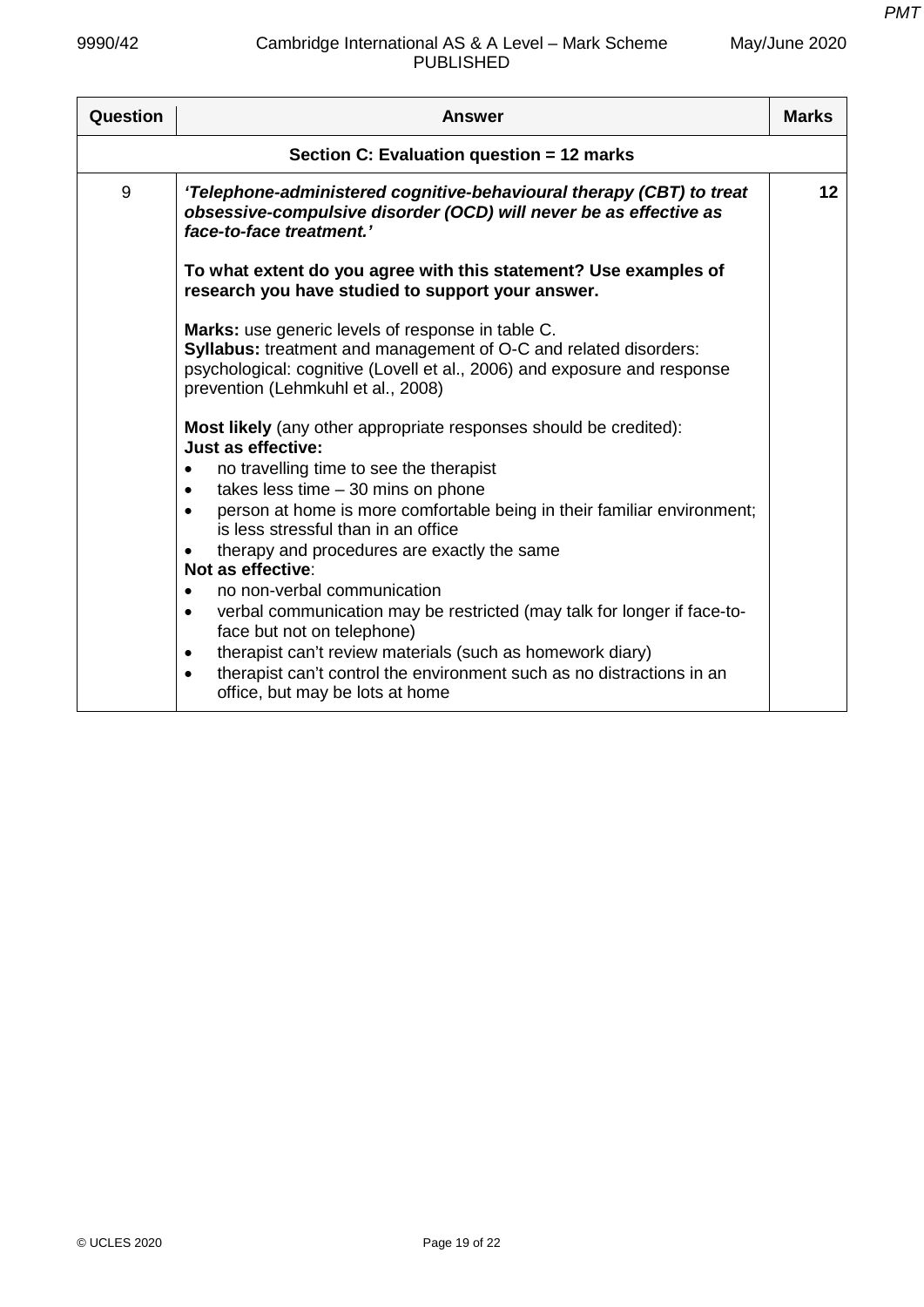| Question | <b>Answer</b>                                                                                                                                                                                          | <b>Marks</b> |
|----------|--------------------------------------------------------------------------------------------------------------------------------------------------------------------------------------------------------|--------------|
| 10       | Satisficing is the only model needed to explain consumer decision-<br>making.'                                                                                                                         | 12           |
|          | To what extent do you agree with this statement? Use examples of<br>research you have studied to support your answer.                                                                                  |              |
|          | Marks: use generic levels of response in table C.<br>Syllabus: models: utility theory, satisficing, prospect theory                                                                                    |              |
|          | <b>Most likely</b> (any other appropriate responses should be credited):<br>Only model:                                                                                                                |              |
|          | satisficing (Simon, 1956) combines 'satisfy' and 'sufficient', the only two<br>terms needed in decision-making, making the model simple: 'why<br>continue searching for an item when this one will do' |              |
|          | it cuts out the time needed to make a decision, unlike utility theory<br>$\bullet$<br>where people consider all options before deciding on one eventually                                              |              |
|          | unlike utility theory, which assumes that people can consistently rank<br>$\bullet$<br>order their options based on their preferences, this model eliminates<br>this aspect                            |              |
|          | Not only model                                                                                                                                                                                         |              |
|          | it assumes decisions can be made quickly and simply. Some decisions<br>$\bullet$<br>can, but others cannot.                                                                                            |              |
|          | it is a nice theory but does not explain the processes most people go<br>$\bullet$<br>through                                                                                                          |              |
|          | it applies to consumer decision-making but it is of no help to the seller<br>$\bullet$<br>who tries to persuade an undecided person to make a decision                                                 |              |
|          | prospect theory goes beyond this model suggesting that the value<br>$\bullet$<br>needs to be taken into account                                                                                        |              |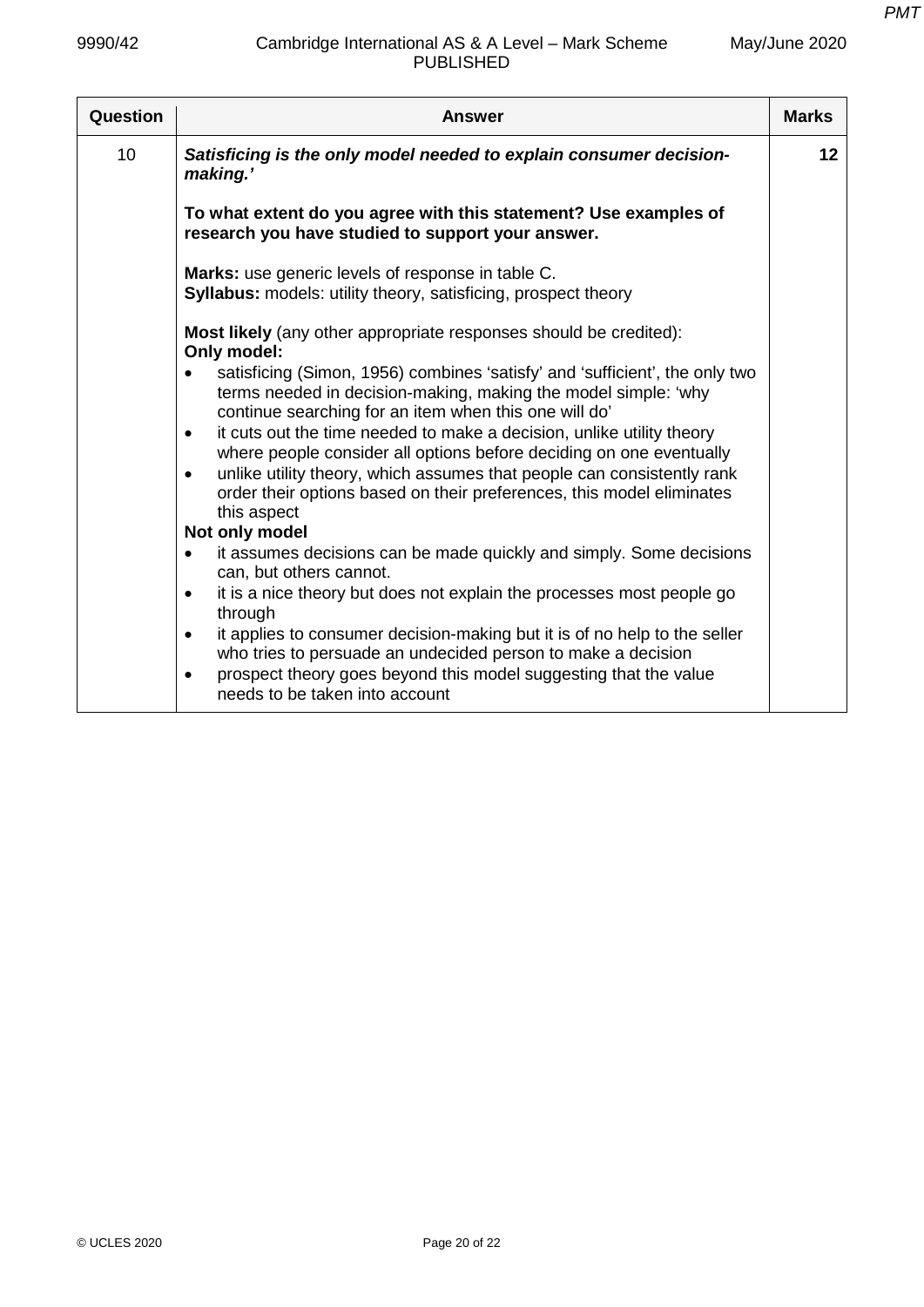| Question | Answer                                                                                                                                                                                             | <b>Marks</b> |
|----------|----------------------------------------------------------------------------------------------------------------------------------------------------------------------------------------------------|--------------|
| 11       | 'It does not matter whether patients understand the medical terms<br>their doctor uses. In order to get better, they just have to do what their<br>doctor tells them.'                             | 12           |
|          | To what extent do you agree with this statement? Use examples of<br>research you have studied to support your answer.                                                                              |              |
|          | <b>Marks:</b> use generic levels of response in table C.<br><b>Syllabus:</b> practitioner style: doctor and patient-centred (Byrne and Long,<br>1976, Savage and Armstrong, 1990). McKinlay (1975) |              |
|          | <b>Most likely</b> (any other appropriate responses should be credited):<br><b>Agree</b>                                                                                                           |              |
|          | the patient may use vague terms, e.g. 'it's really bad', and may not use<br>words understood by a practitioner                                                                                     |              |
|          | the practitioner may use complex words and the patient may not<br>$\bullet$<br>understand, or need to understand                                                                                   |              |
|          | studies have shown that some people prefer a doctor-centred approach                                                                                                                               |              |
|          | Disagree:                                                                                                                                                                                          |              |
|          | the patient knows how they feel and knows the type of pain, for<br>$\bullet$<br>example, they are experiencing.                                                                                    |              |
|          | the patient needs to ask about their treatment and the practitioner<br>$\bullet$<br>answer any question that may be asked.                                                                         |              |
|          | studies have shown that some people prefer a patient-centred approach                                                                                                                              |              |